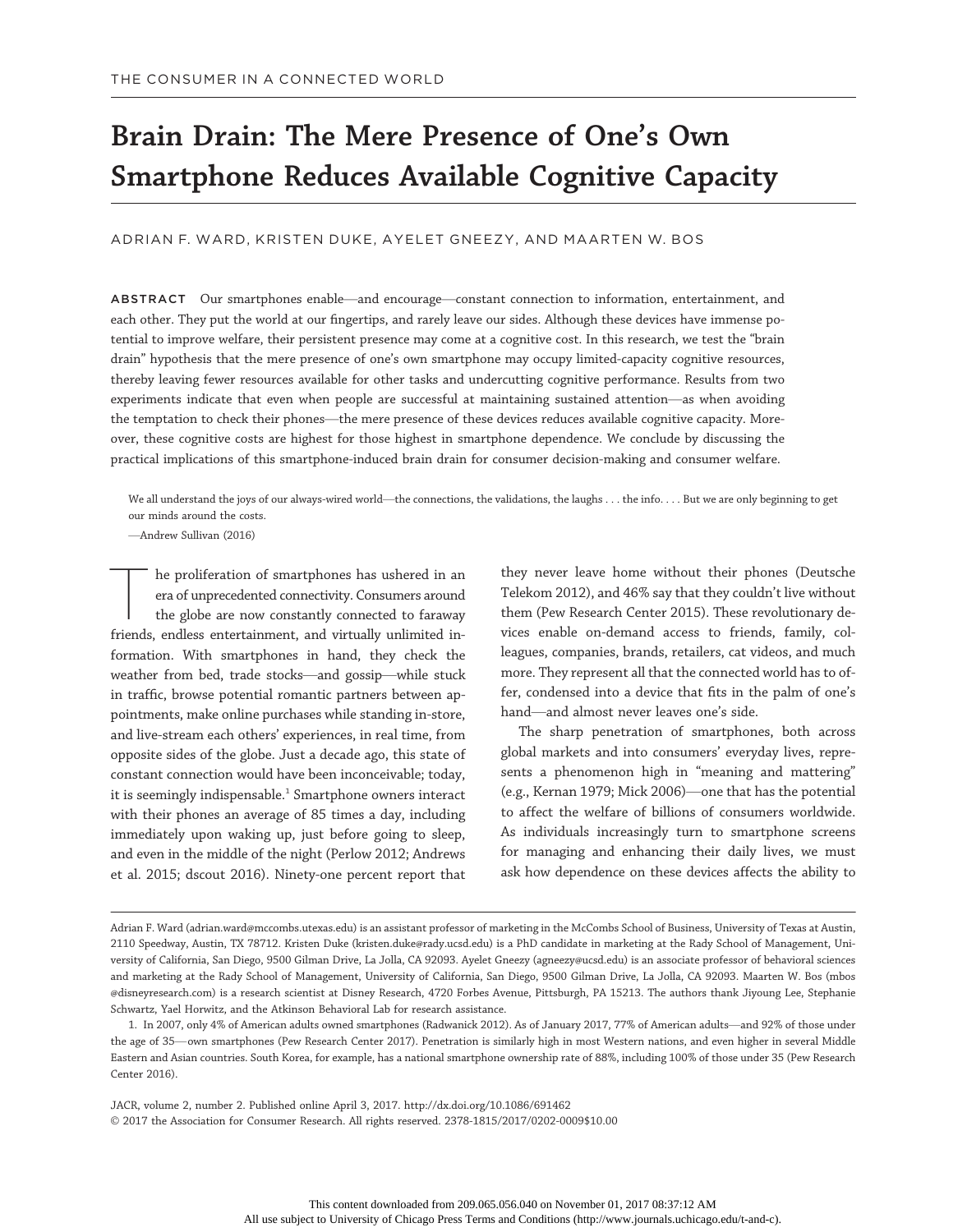think and function in the world off-screen. Smartphones promise to create a surplus of resources, productivity, and time (e.g., Turkle 2011; Lee 2016); however, they may also create unexpected deficits. Prior research on the costs and benefits associated with smartphones has focused on how consumers' interactions with their smartphones can both facilitate and interrupt off-screen performance (e.g., Isikman et al. 2016; Sciandra and Inman 2016). In the present research, we focus on a previously unexplored (but common) situation: when smartphones are not in use, but are merely present.

We propose that the mere presence of one's own smartphone may induce "brain drain" by occupying limitedcapacity cognitive resources for purposes of attentional control. Because the same finite pool of attentional resources supports both attentional control and other cognitive processes, resources recruited to inhibit automatic attention to one's phone are made unavailable for other tasks, and performance on these tasks will suffer. We differentiate between the orientation and allocation of attention and argue that the mere presence of smartphones may reduce the availability of attentional resources even when consumers are successful at controlling the conscious orientation of attention.

# COGNITIVE CAPACITY AND CONSUMER BEHAVIOR

Consumers' finite capacity for cognitive processing is one of the most fundamental influences on "real world" consumer behavior (e.g., Bettman 1979; Bettman, Johnson, and Payne 1991). Individuals are constantly surrounded by potentially meaningful information; however, their ability to use this information is consistently constrained by cognitive systems that are capable of attending to and processing only a small amount of the information available at any given time (e.g., Craik and Lockhart 1972; Newell and Simon 1972). This capacity limit shapes a wide range of behaviors, from in-the-moment decision-making strategies and performance (e.g., Lane 1982; Lynch and Srull 1982) to long-term goal pursuit and self-regulation (e.g., Hofmann, Strack, and Deutsch 2008; Benjamin, Brown, and Shapiro 2013).

Consumers' cognitive capabilities—and constraints—are largely determined by the availability of domain-general, limited-capacity attentional resources associated with both working memory and fluid intelligence (e.g., Halford, Cowan, and Andrews 2007; Jaeggi et al. 2008). "Working memory" (WM) refers to the theoretical cognitive system that sup-

ports complex cognition by actively selecting, maintaining, and processing information relevant to current tasks and/ or goals. "Working memory capacity" (WMC) reflects the availability of attentional resources, which serve the "central executive" function of controlling and regulating cognitive processes across domains (Baddeley and Hitch 1974; Miyake and Shah 1999; Engle 2002; Baddeley 2003). "Fluid intelligence" (Gf) represents the ability to reason and solve novel problems, independent of any contributions from acquired skills and knowledge stored in "crystallized intelligence" (Cattell 1987). Similar to WM, Gf stresses the ability to select, store, and manipulate information in a goal-directed manner. Also similar to WM, Gf is constrained by the availability of attentional resources (e.g., Engle et al. 1999; Halford et al. 2007). Crucially, the limited capacity of these domaingeneral resources dictates that using attentional resources for one cognitive process or task leaves fewer available for other tasks; in other words, occupying cognitive resources reduces available cognitive capacity.

Given the chronic mismatch between the abundance of environmental information and the limited ability to process that information, individuals need to be selective in their allocation of attentional resources (e.g., Kahneman 1973; Johnston and Dark 1986). The priority of a stimulus—that is, the likelihood that it will attract attention is determined by both its physical "salience" (e.g., location, perceptual contrast) and its goal "relevance" (i.e., potential importance for goal-directed behavior) (e.g., Corbetta and Shulman 2002; Fecteau and Munoz 2006). Preferential attention to temporarily relevant stimuli, such as those associated with a current task or decision, is supported by WM; when a goal is active in WM, stimuli relevant to that goal are more likely to attract attention (e.g., Moskowitz 2002; Soto et al. 2005; Vogt et al. 2010). Frequently relevant stimuli, such as those associated with long-term and/or selfrelevant goals, may automatically attract attention even when the goals associated with these stimuli are not active in WM (Shiffrin and Schneider 1977; Johnston and Dark 1986); for example, individuals automatically orient to the sounds of their own names in ignored audio channels (Moray 1959), and mothers, more so than nonmothers, automatically attend to infants' emotional expressions (Thompson-Booth et al. 2014). Automatic attention generally helps individuals make the most of their limited cognitive capacity by directing attention to frequently goalrelevant stimuli without requiring these goals to be constantly kept in mind. However, automatic attention may undermine performance when an environmental stimulus is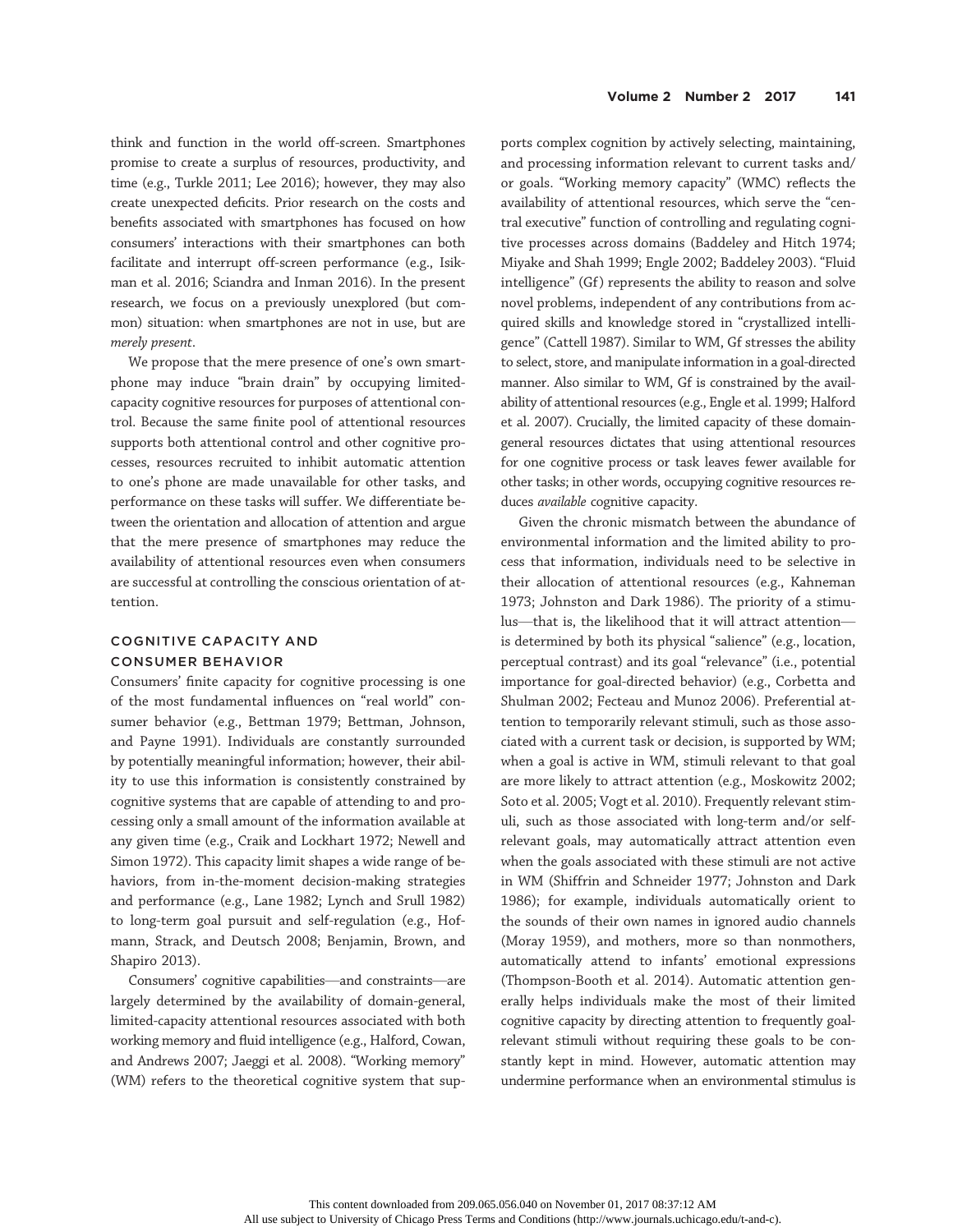frequently relevant to an individual's goals but currently irrelevant to the task at hand; inhibiting automatic attention keeping attractive but task-irrelevant stimuli from interfering with the contents of consciousness—occupies attentional resources (e.g., Engle 2002).

Smartphones serve as consumers' personal access points to all the connected world has to offer. We suggest that the increasing integration of these devices into the minutiae of daily life both reflects and creates a sense that they are frequently relevant to their owners' goals; it lays the foundation for automatic attention. Consistent with this position, research indicates that signals from one's own phone ( but not someone else's) activate the same involuntary attention system that responds to the sound of one's own name (Roye, Jacobsen, and Schröger 2007). When these devices are salient in the environment, their status as high-priority (relevant and salient) stimuli suggests that they will exert a gravitational pull on the orientation of attention. And when consumers are engaged in tasks for which their smartphones are task-irrelevant, the ability of these devices to automatically attract attention may undermine performance in two ways (Clapp, Rubens, and Gazzaley 2009; Clapp and Gazzaley 2012). First, smartphones may redirect the orientation of conscious attention away from the focal task and toward thoughts or behaviors associated with one's phone. Prior research provides ample evidence that individuals spontaneously attend to their phones at inopportune times (e.g., Oulasvirta et al. 2011), and that this digital distraction adversely affects both performance (End et al. 2009) and enjoyment (Isikman et al. 2016). Second, smartphones may redistribute the allocation of attentional resources between engaging with the focal task and inhibiting attention to one's phone. Because inhibiting automatic attention occupies attentional resources, performance on tasks that rely on these resources may suffer even when consumers do not consciously attend to their phones. We explore this possibility in the current research.

## SMARTPHONE USE AND CONSCIOUS DISTRACTION (THE ORIENTATION OF ATTENTION)

Research on the relationship between mobile devices and cognitive functioning has largely focused on downstream consequences of device-related changes in the orientation of attention. For example, research on mobile device use while driving indicates that interacting with one's phone while behind the wheel causes performance deficits such as delayed reaction times and inattentional blindness (e.g.,

Strayer and Johnston 2001; Caird et al. 2008); these deficits mirror those associated with distracting "live" conversations (Recarte and Nunes 2003). Similarly, research in the educational sphere demonstrates that using mobile devices and social media while learning new material reduces comprehension and impairs academic performance (e.g., Froese et al. 2012). However, mobile device use does not affect performance on self-paced tasks, which allow individuals to compensate for device-related distractions by picking up where they left off (e.g., Fox, Rosen, and Crawford 2009; Bowman et al. 2010). Taken together, these findings suggest that many of the cognitive impairments associated with mobile device use may simply represent the general deleterious effects of diverting conscious attention away from a focal task. What may be special about smartphones, however, is the frequency with which they seem to create these diversions; their omnipresence and personal relevance may combine to create a particularly potent draw on the orientation of attention.

A more limited body of work explores the cognitive consequences of smartphone-related distractions in the absence of behavioral interaction (i.e., when consumers consciously think about phone-related stimuli, but do not actually use their phones). Research on the attentional cost of receiving cellphone notifications indicates that awareness of a missed text message or call impairs performance on tasks requiring sustained attention, arguably because unaddressed notifications prompt message-related (and task-unrelated) thoughts (Stothart, Mitchum, and Yehnert 2015). Related research shows that individuals who hear their phones ring while being separated from them report decreased enjoyment of focal tasks as a consequence of increased attention to phone-related thoughts (Isikman et al. 2016). Forced separation from one's ringing phone can also increase heart rate and anxiety and decrease cognitive performance (Clayton, Leshner, and Almond 2015). To our knowledge, only one prior study has investigated the cognitive effects of the mere presence of a mobile device—one that is not ringing, buzzing, or otherwise actively interfering with a focal task. Thornton et al. (2014, 485–86) found that a visually salient cellphone can impair performance on tasks requiring sustained attention by eliciting awareness of the "broad social and informational network ... that one is not part of at the moment." Together, these investigations of phone-related distractions provide evidence that mobile devices can adversely affect cognitive performance even when consumers are not actively using them. Similar to earlier research on distracted driving and learning while multitasking, however, these studies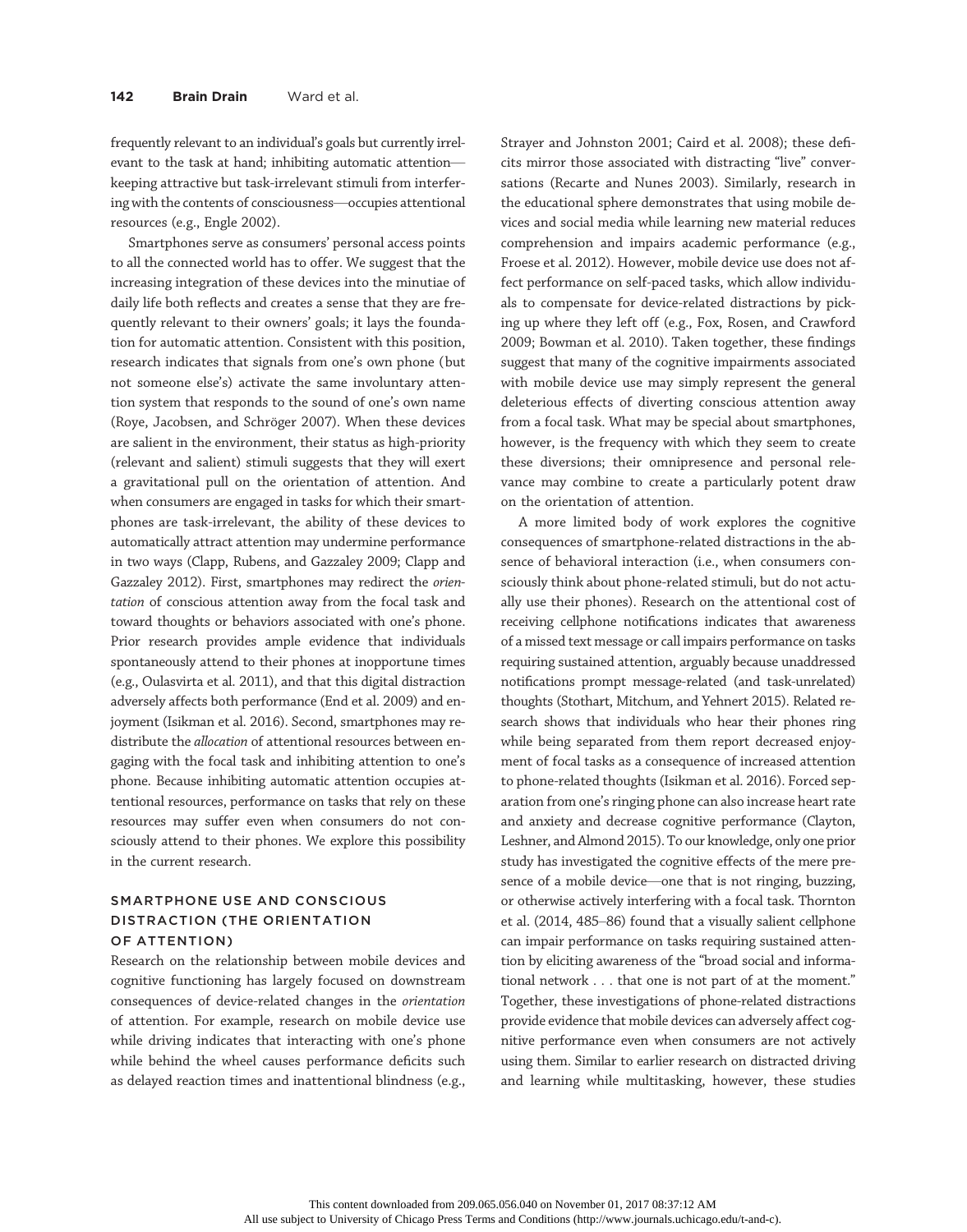connect the cognitive costs of smartphones to their (remarkable) ability to attract the conscious orientation of attention. When individuals interact with or think about their phones rather than attend to the task at hand, their performance suffers.

# SMARTPHONE PRESENCE AND COGNITIVE CAPACITY (THE ALLOCATION OF ATTENTIONAL RESOURCES)

We suggest that smartphones may also impair cognitive performance by affecting the allocation of attentional resources, even when consumers successfully resist the urge to multitask, mind-wander, or otherwise (consciously) attend to their phones—that is, when their phones are merely present. Despite the frequency with which individuals use their smartphones, we note that these devices are quite often present but not in use—and that the attractiveness of these high-priority stimuli should predict not just their ability to capture the orientation of attention, but also the cognitive costs associated with inhibiting this automatic attention response.

We propose that the mere presence of one's smartphone may impose a "brain drain" as limited-capacity attentional resources are recruited to inhibit automatic attention to one's phone, and are thus unavailable for engaging with the task at hand. Research on controlled versus automatic processing provides evidence that the mere presence of personally relevant stimuli can impair performance on cognitive tasks (e.g., Geller and Shaver 1976; Bargh 1982; Wingenfeld et al. 2006). Importantly, these performance deficits occur without conscious attention to the potentially interfering stimuli and as a function of inhibiting these stimuli from interfering with the contents of consciousness (e.g., Shallice 1972; Lavie et al. 2004). Consistent with this evidence, we posit that the mere presence of consumers' own smartphones can reduce the availability of attentional resources (i.e., cognitive capacity) even when consumers are successful at controlling the conscious orientation of attention (i.e., resisting overt distraction).

If smartphones undermine cognitive performance by occupying attentional resources, the cognitive consequences of smartphone presence should be sensitive to variation in both the salience and the personal relevance of these devices, which together determine their priority in attracting attention (e.g., Fecteau and Munoz 2006). Prior research suggests that smartphones are chronically salient for many individuals, even when they are located out of sight in one's pocket or bag (e.g., Deb 2015). However, we expect that in-

creasing the salience of one's smartphone—for example, by placing it nearby and in the field of vision—will amplify the cognitive costs associated with its presence, as more attentional resources are required to inhibit its influence on the orientation of attention. We also expect that these costs will vary according to the personal relevance of one's smartphone. We operationalize relevance in terms of "smartphone dependence," or the extent to which individuals rely on their phones in their everyday lives. We posit that individual differences in dependence on one's smartphone will moderate the effects of smartphone salience on available cognitive capacity, such that individuals who most depend on their phones will suffer the most from their presence and benefit the most from their absence.

## OVERVIEW OF THE EXPERIMENTS

In two experiments, we test the hypothesis that the mere presence of one's own smartphone reduces available cognitive capacity. We manipulate smartphone salience by asking participants to place their devices nearby and in sight (high salience, "desk" condition), nearby and out of sight (medium salience, "pocket/bag" condition), or in a separate room (low salience, "other room" condition).2 Our data indicate that the mere presence of one's smartphone adversely affects two domain-general measures of cognitive capacity—available working memory capacity (WMC) and functional fluid intelligence (Gf)—even when participants are not using their phones and do not report thinking about them (experiment 1). Data from experiment 2 replicate this effect on available cognitive capacity, show no effect on a behavioral measure of sustained attention, and provide evidence that individual differences in consumers' dependence on their devices moderate the effects of smartphone salience on available WMC.

## EXPERIMENT 1: SMARTPHONE SALIENCE AFFECTS AVAILABLE COGNITIVE CAPACITY

In experiment 1, we test the proposition that the mere presence of one's own smartphone reduces available cognitive capacity, as reflected in performance on tests of WMC

<sup>2.</sup> A pilot study confirmed that these physical locations predict individuals' top-of-mind awareness of their smartphones, with a nearby and in sight  $\rightarrow$  nearby and out of sight  $\rightarrow$  not nearby linear trend (F(1, 111) = 14.58,  $p < .001$ , partial  $\eta^2 = .116$ ) and no quadratic trend ( $p =$ .996). Interestingly, the majority of respondents (67.5%) indicated that they typically keep their smartphones nearby and in sight, where these devices are most salient. See the appendix for method and detailed analyses.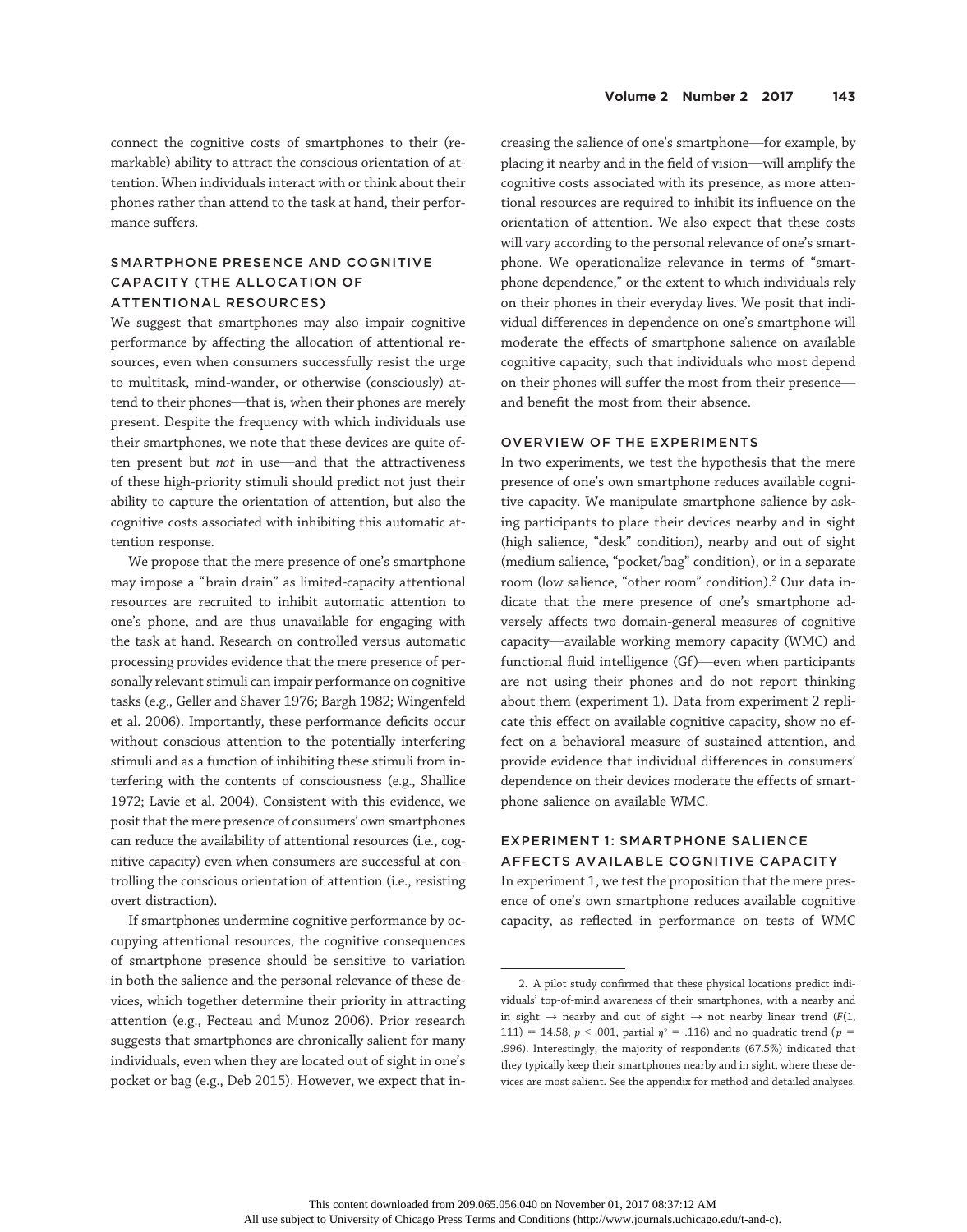and Gf. Each of these domain-general cognitive constructs is constrained by the availability of attentional resources, and the moment-to-moment availability of these resources predicts performance on tests of both WMC (Engle, Cantor, and Carullo 1992; Ilkowska and Engle 2010) and Gf (Horn 1972; Mani et al. 2013). If the mere presence of one's own smartphone taxes the limited-capacity attentional resources that constrain both WMC and Gf, then the salience of this device should predict performance on tasks associated with these constructs. We test this hypothesis in experiment 1.

#### Method

Participants. Five hundred forty-eight undergraduates (53.3% female;  $M_{\text{age}} = 21.1$  years;  $SD_{\text{age}} = 2.4$  years) participated for course credit. Data collection spanned two weeks. Duplicate data from repeat participants were discarded prior to analysis. We applied the same three data selection criteria in experiments 1 and 2; see the appendix (available online) for additional detail. In experiment 1, three participants were excluded for indicating they did not own smartphones, eight participants were excluded for failing to follow instructions, and seventeen participants were excluded due to excessive error rates on the OSpan task (less than 85% accuracy; see Unsworth et al. 2005). Our final sample consisted of 520 smartphone users.

Procedure. We manipulated smartphone salience by randomly assigning participants to one of three phone location conditions: desk, pocket/bag, or other room. Participants in the "other room" condition left all of their belongings in the lobby before entering the testing room (as per typical lab protocol). Participants in the "desk" condition left most of their belongings in the lobby but took their phones into the testing room "for use in a later study;" once in the testing room, they were instructed to place their phones face down in a designated location on their desks. Participants in the "pocket/bag" condition carried all of their belongings into the testing room with them and kept their phones wherever they "naturally" would. Of the 174 participants in this condition, 91 (52.3%) reported keeping their phones in their pockets, and 83 (47.7%) reported keeping their phones in their bags; a planned contrast revealed no difference between these groups on our key dependent variable  $(p = .17)$ , and they were pooled for all subsequent analyses. Participants in all conditions were instructed to "turn your phones completely on silent; this means turn off the ring and vibrate so that your phone won't make any sounds."

After participants entered the testing room, they completed two tasks intended to measure available cognitive capacity: the Automated Operation Span task (OSpan; Unsworth et al. 2005) and a 10-item subset of Raven's Standard Progressive Matrices (RSPM; Raven, Raven, and Court 1998). The OSpan task, a prominent measure of WMC, assesses the ability to keep track of task-relevant information while engaging in complex cognitive tasks. This particular measure was designed to stress the domain-general nature of the attentional resources at the heart of the WM system (Turner and Engle 1989); in each trial set, participants complete a series of math problems (information processing) while simultaneously updating and remembering a randomly generated letter sequence (information maintenance). Performance on the OSpan assesses the domaingeneral attentional resources "available to the individual on a moment-to-moment basis" (Engle et al. 1992). The RSPM test, a nonverbal measure of Gf, was developed to isolate individuals' capacity for understanding and solving novel problems (fluid intelligence), independent of any influence of accumulated knowledge or domain-specific skill (crystallized intelligence). In each trial, participants are shown an incomplete pattern matrix and asked to select the element that best completes the pattern. Much like the OSpan task, performance on the RSPM test is sensitive to the current availability of attentional resources (e.g., Mani et al. 2013). Complete details of the tasks and measures used in experiments 1 and 2 are provided in the appendix.

Participants also completed an exploratory test of the "ending-digit drop-off" effect, modeled after the procedure of Bizer and Schindler (2005). In this task, participants are shown a series of products with .99-ending and .00-ending prices and asked to report the quantity they would be able to purchase for \$73. Overestimating purchasing power for a .99-ending price relative to a matched .00-ending price (e.g., \$3.99 vs. \$4.00) constitutes evidence of the drop-off effect. We thought this effect might be more pronounced for those whose phones were made salient. However, we failed to replicate the basic effect and did not find any evidence of ending-digit drop-off in any condition (F(1, 514) = .20,  $p = .65$ ). See the appendix for detailed analyses and results.

Next, participants completed a questionnaire that included items related to their experiences in the lab and their lay beliefs about the connection between smartphones and performance. These questions assessed how often they thought about their phones during the experiment, to what extent they thought the locations of their phones affected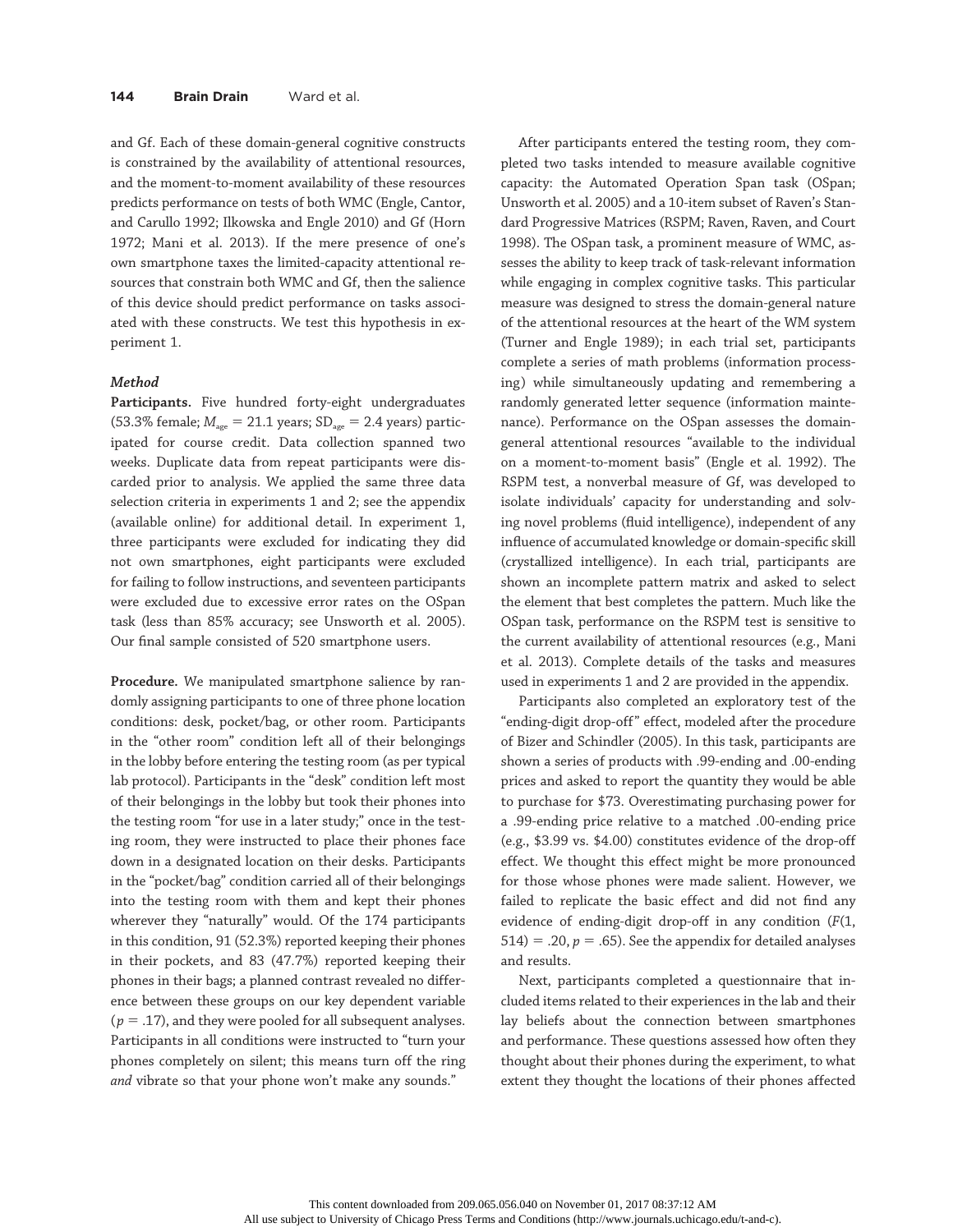their performance in the lab, how they thought phone location might have affected their performance, and to what extent they believed their phones affected their performance and attention spans more generally; all responses were measured using 7-point Likert scales. Finally, participants answered a series of demographic questions (gender, age, ethnicity, nationality) and provided information about their cellphone make/model and data plan.

### Results and Discussion

All analyses in experiment 1 include a "Week" factor to account for variation across research assistants; this factor does not interact with Phone Location in any analysis (all  $F < 1.27$ , all  $p > .28$ ).

Cognitive Capacity. We assessed the effects of smartphone salience on available cognitive capacity using two measures of domain-general cognitive function: OSpan task performance and RSPM test score. Because both tasks rely on limited-capacity attentional resources, both should be sensitive to fluctuations in the availability of these resources.

A multivariate analysis of variance (MANOVA) testing the effects of Phone Location (desk, pocket/bag, other room) on the optimal linear combination of these measures revealed a significant effect of Phone Location on cognitive

capacity (Pillai's Trace = .027,  $F(4, 1028) = 3.51, p = .007$ , partial  $\eta^2 = .014$ ). Paired comparisons revealed that participants in the "other room" condition performed better than those in the "desk" condition ( $p = .002$ ). Participants in the "pocket/bag" condition did not perform significantly differently from those in either the "desk" ( $p = .09$ ) or "other room" ( $p = .11$ ) conditions. However, planned contrasts revealed a significant desk  $\rightarrow$  pocket/bag  $\rightarrow$  other room linear trend (Pillai's Trace = .023,  $F(2, 513) = 6.07$ ,  $p = .002$ , partial  $\eta^2$  = .023) and no quadratic trend (Pillai's Trace = .004,  $F(2, 513) = .96$ ,  $p = .39$ ), suggesting that as smartphone salience increases, available cognitive capacity decreases.

Follow-up univariate ANOVAs separately testing the effect of Phone Location on OSpan performance and RSPM score were consistent with our focal multivariate analysis. Phone Location significantly affected both OSpan performance (F(2, 514) = 3.74,  $p = .02$ , partial  $\eta^2 = .014$ ) and RSPM score (F(2, 514) = 3.96,  $p = .02$ , partial  $\eta^2$  = .015). See figure 1 for means, and the appendix for detailed analyses and results.

Conscious Thought. A one-way ANOVA on participants' responses to the question "While completing today's tasks, how often were you thinking about your cellphone?"  $(1 =$ 



Figure 1. Experiment 1: effect of randomly assigned phone location condition on available WMC (OSpan Score, panel A) and functional Gf (Correctly Solved Raven's Matrices, panel B). Participants in the "desk" condition (high salience) displayed the lowest available cognitive capacity; those in the "other room" condition (low salience) displayed the highest available cognitive capacity. Error bars represent standard errors of the means. Asterisks indicate significant differences between conditions, with  $^*p < .05$  and  $^{**}p < .01$ .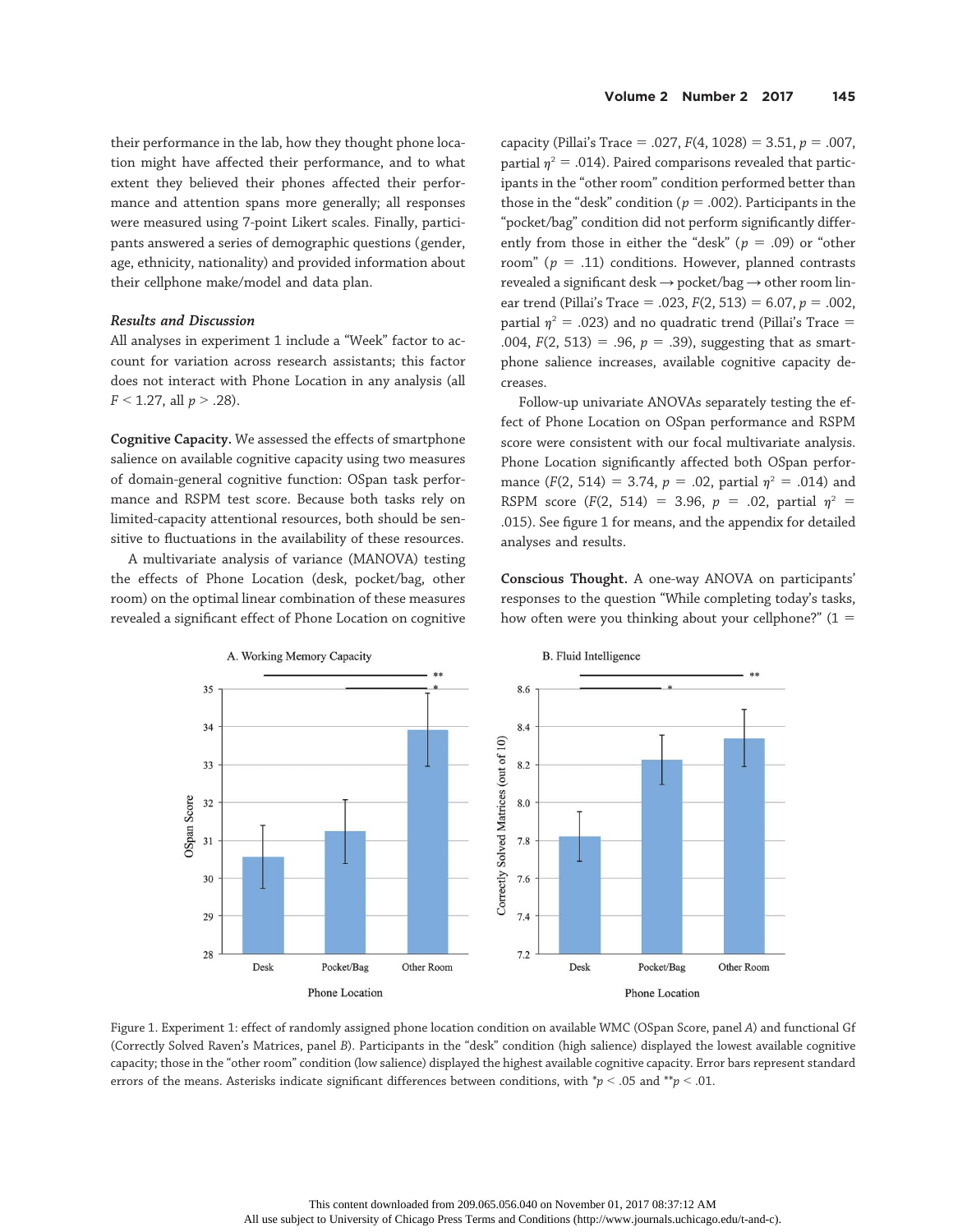not at all to  $7 =$  constantly/the whole time) revealed no effect of Phone Location on phone-related thoughts (F(2, 514) = .84,  $p = .43$ ). Notably, the modal self-reported frequency of thinking about one's phone in each condition was "not at all." Combined with the significant effect of Phone Location on available cognitive capacity, these results support our proposition that the mere presence of one's smartphone may impair cognitive functioning even when it does not occupy the contents of consciousness.

Perceived Influence of Smartphone Presence. There were no differences between conditions on any measures related to the perceived effects of smartphones on performance ("How much / in what way do you think the position of your cellphone affected your performance on today's tasks?"; "In general, how much do you think your cellphone usually affects your performance and attention span?"), either in the context of the experiment (all  $F < 1.58$ , all  $p > .21$ ) or in general ( $F(2, 494) = 2.26$ ,  $p = .11$ ). Across conditions, a majority of participants indicated that the location of their phones during the experiment did not affect their performance ("not at all"; 75.9%) and "neither helped nor hurt [their] performance" (85.6%). This contrast between perceived influence and actual performance suggests that participants failed to anticipate or acknowledge the cognitive consequences associated with the mere presence of their phones.

Discussion. The results of experiment 1 indicate that the mere presence of participants' own smartphones impaired their performance on tasks that are sensitive to the availability of limited-capacity attentional resources. In contrast to prior research, participants in our experiment did not interact with or receive notifications from their phones. In addition, self-reported frequency of thoughts about these devices did not differ across conditions. Taken together, these results suggest that the mere presence of one's smartphone may reduce available cognitive capacity and impair cognitive functioning, even when consumers are successful at remaining focused on the task at hand.

## EXPERIMENT 2: SMARTPHONE DEPENDENCE MODERATES THE EFFECT OF SMARTPHONE SALIENCE ON COGNITIVE CAPACITY

The results of experiment 1 support the proposition that the mere presence of one's smartphone reduces available cognitive capacity, even when it is not in use. In experiment 2, we replicate the basic design of experiment 1, with

the following exceptions. First, we conduct a stronger test of the proposed impairment-without-interruption effect by examining the effects of smartphone salience on both cognitive capacity (WMC) and a behavioral measure of sustained attention. Consistent with both the proposed theoretical framework and participants' self-reports in experiment 1, we predict that increasing smartphone salience will adversely affect the availability of attentional resources without interrupting sustained attention. Second, one could argue that participants who had access to their phones in experiment 1 surreptitiously checked for notifications, were consciously distracted by unanswerable messages, and displayed impaired performance as a result (as in Clayton et al. 2015; Stothart et al. 2015; Isikman et al. 2016). We did not observe any behavior or this sort, and did not find any differences between conditions in the frequency of phonerelated thoughts. In experiment 2, we further address this alternate explanation by randomly assigning participants to either silence their phones (as in experiment 1) or turn them off completely. We predict that the salience of participants' smartphones will influence available cognitive capacity even when these devices are turned off and will not influence sustained attention even when they are turned on. Third, we test a potential moderator of the effects of smartphone salience on available cognitive capacity: individual differences in the personal relevance of one's phone, operationalized in terms of "smartphone dependence." We predict that individuals who are more dependent on their phones will be more affected by their presence.

## Method

Participants. Two hundred and ninety-six undergraduates (56.9% female;  $M_{\text{age}} = 21.3$  years;  $SD_{\text{age}} = 2.6$  years) participated for course credit. Eleven participants were excluded for reporting that they did not own smartphones, four participants were excluded due to excessive error rates (<85% OSpan accuracy), and six participants were excluded due to missing (5) or extreme (1) response times in a Go/No-Go task (see below). Our final sample consisted of 275 participants.

Procedure. This experiment followed a 3 (Phone Location: desk, pocket/bag, other room)  $\times$  2 (Phone Power: on, off) between-subjects design. Phone Location instructions and randomization procedures were identical to those used in experiment 1, with the exception that participants in the "desk" condition were instructed to place their phones facing up. Of the 91 participants in the "pocket/bag" condition, 68 (74.7%) reported keeping their phones in their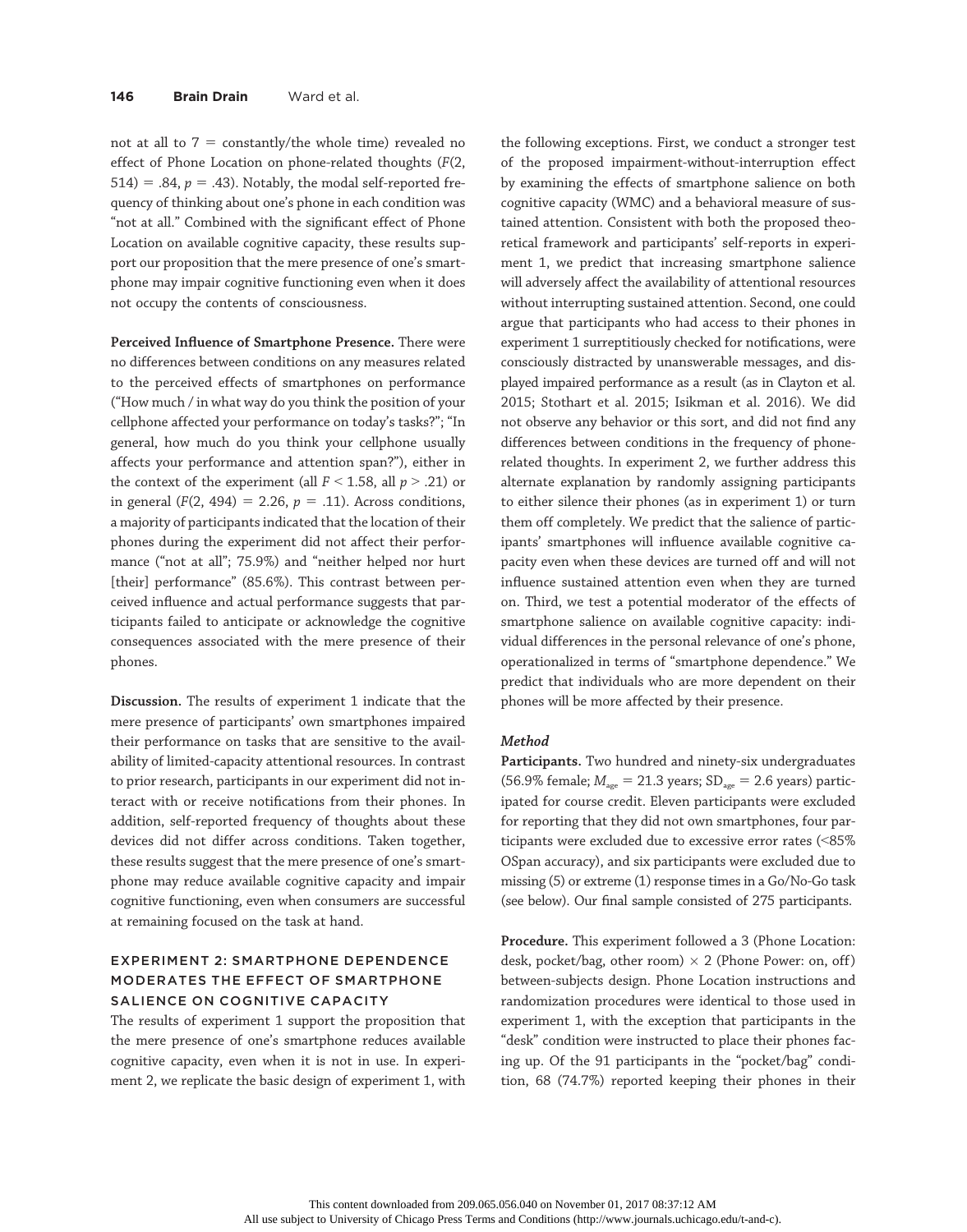pockets, and 23 (25.3%) reported keeping their phones in their bags; as in experiment 1, a planned contrast revealed no difference between these groups on our key dependent variable ( $p = .55$ ), and they were pooled for all subsequent analyses. Participants were randomly assigned to one of two Phone Power conditions prior to entering the testing room. The instructions for participants in the "power on" condition were identical to those used in experiment 1; we instructed participants in the "power off" condition to completely turn off their devices.

After placing their phones in the proper location and power mode, participants completed our two key dependent measures: the OSpan task and the Cue-Dependent Go/No-Go task (order counterbalanced across participants). In the Go/No-Go task, participants are presented with a series of "go" and "no go" targets, and instructed to respond to "go" targets as quickly as possible without making errors, but to refrain from responding to "no go" targets. In this task, both omission errors (failure to respond to "go" targets) and reaction time (speed of responding to these targets) serve as measures of sustained attention (Bezdjian et al. 2009). After completing both tasks, participants reported the subjective difficulty of each task.

Next, they completed a battery of exploratory questions intended to assess individual differences in use of and connection to one's smartphone, including a 13-item inventory related to reliance on one's phone (see appendix for all items and analyses). Finally, participants answered a series of demographic questions (gender, age, ethnicity, nationality) and provided information about their cellphone make/ model and data plan.

#### Results and Discussion

All analyses in experiment 2 include a Task Order reflecting our counterbalanced experimental design; this factor does not interact with Phone Location or Phone Location Phone Power in any analysis (all  $F < 1.51$ , all  $p > .22$ ).

Cognitive Capacity. As in experiment 1, performance on the OSpan task measures the attentional resources available to the individual on a moment-to-moment basis (Engle et al. 1992). A 3 (Phone Location: desk, pocket/bag, other room)  $\times$  2 (Phone Power: on, off) between-subjects ANOVA revealed a significant effect of Location on OSpan performance (F(2, 263) = 3.53,  $p = .03$ , partial  $\eta^2 = .026$ ). There was no effect of Power ( $F(1, 263) = .05$ ,  $p = .83$ ) or of the Power  $\times$  Location interaction (F(2, 263) = 1.05, p = .35). Paired comparisons revealed that participants in the "other room"condition performed significantly better on the OSpan task than did those in the "desk" condition ( $M_{\text{diff}} = 4.67$ ,  $p =$ .008). Participants in the "pocket/bag"condition did not perform significantly differently from those in either the "desk"  $(M<sub>diff</sub> = 2.30, p = .20)$  or "other room" ( $M<sub>diff</sub> = 2.37, p = .17$ ) conditions. See figure 2 for means.

Planned contrasts revealed a significant desk  $\rightarrow$  pocket/ bag  $\rightarrow$  other room linear trend ( $F(1, 263) = 7.05$ ,  $p = .008$ , partial  $\eta^2 = .026$ ) and no quadratic trend (F(1, 263) = .001,  $p = .98$ ). Consistent with experiment 1, this pattern of results indicates that increasing the salience of one's smartphone impairs OSpan performance, and decreasing the salience of one's smartphone improves performance. Further, the null effects of Power and the Power  $\times$  Location interaction suggest that decreases in performance are not related to incoming notifications (or the possibility of receiving notifications), ruling out this alternative explanation of the effects found in experiment 1.

Moderation by Smartphone Dependence. Our framework suggests that the effects of smartphone salience on available cognitive capacity should be moderated by individual differences in dependence on these devices. We tested this prediction by investigating responses to an exploratory 13-item inventory of individual differences in reliance on one's phone. A principal components factor analysis with Varimax rotation revealed that these items loaded onto two distinct factors, together explaining 52.67% of the variance.<sup>3</sup> Factor 1 (Smartphone Dependence; six items) explained 31.02% of the variance and captured our primary concept of interest: the degree of dependence on one's smartphone (e.g., "I would have trouble getting through a normal day without my cellphone"). Factor 2 (Emotional Attachment; five items) explained 21.65% of the variance and accounted for the emotional aspects of smartphone use (e.g., "Using my cellphone makes me feel happy"). Reliability analyses indicated high reliability for both Smartphone Dependence ( $\alpha$  = .89) and Emotional Attachment ( $\alpha$  = .79) as distinct factors. See appendix table 1 for all items and factor loadings.

We tested the potential moderating role of Smartphone Dependence in a univariate generalized linear model predicting OSpan performance from all variables included in our original 3 (Phone Location: desk, pocket/bag, other room)

<sup>3.</sup> Two items did not clearly load onto either primary factor and were excluded from further analyses (Costello and Osborne 2005).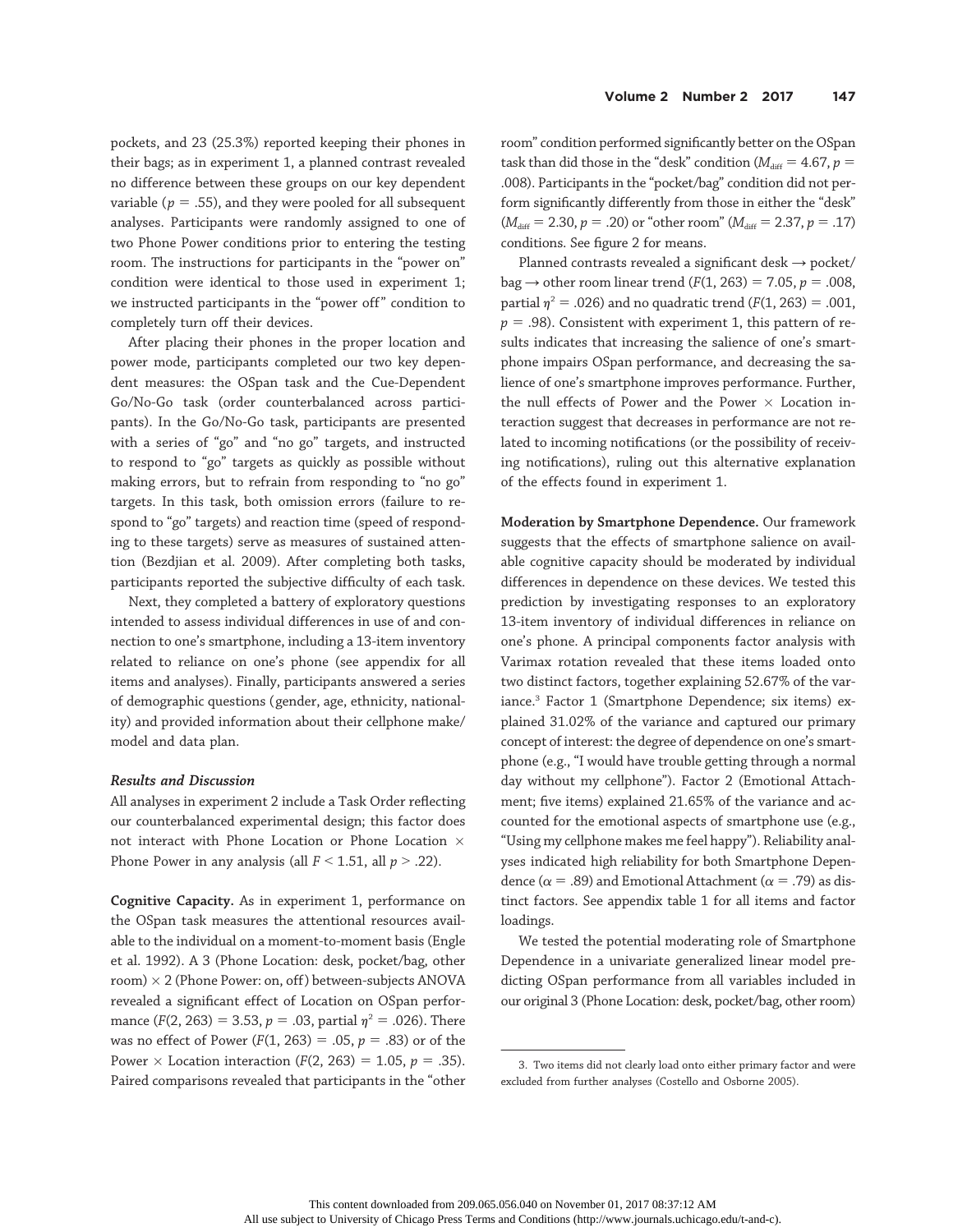

Figure 2. Experiment 2: effect of randomly assigned phone location condition on available cognitive capacity (OSpan Score) and sustained attention (Mean Reaction Time, Go/No-Go). Participants in the "desk" condition (high salience) displayed the lowest available cognitive capacity; those in the "other room" condition (low salience) displayed the highest available cognitive capacity. Phone location did not affect sustained attention. Error bars represent standard errors of the means. Asterisks indicate significant differences between conditions, with \*\* $p < .01$ .

 $\times$  2 (Phone Power: on, off) ANOVA, mean-centered Smartphone Dependence score, and all independent variable  $\times$ Smartphone Dependence interaction terms (Baron and Kenny 1986). This analysis revealed a significant Phone Location  $\times$ Smartphone Dependence interaction  $(F(2, 247) = 3.25,$  $p = .04$ , partial  $\eta^2 = .026$ ), indicating that the effects of smartphone salience on OSpan performance are moderated by individual differences in dependence on one's smartphone. Follow-up analyses probing the conditional effects of Location at the sample mean of the moderator and plus/ minus one SD from the mean revealed no effect of Location on OSpan performance at low levels of Smartphone Dependence (-1 SD;  $p = .28$ ); however, this effect was significant at both mean ( $p = .05$ ) and high levels ( $p = .007$ ) of Dependence. See figure 3 for estimated marginal means. Similar results for other measures of smartphone dependence (e.g., number of texts sent per day) are reported in the appendix.

Interestingly, a parallel moderation analysis indicated that Emotional Attachment did not moderate the effects of Phone Location on OSpan performance ( $p = .61$ ). Although we are cautious about making strong claims based on null effects and reiterate that these factors were derived from an exploratory inventory, this disparity between Smartphone Dependence and Emotional Attachment suggests that the effects of smartphone salience on available cognitive capacity may be determined by the extent to which consumers feel they need their phones, as opposed to how much they like them. These results are consistent with the proposition that the effects of smartphone salience on available cognitive capacity stem from the singularly important role these devices play in many consumers' lives.

Sustained Attention. We analyzed the effects of smartphone salience on two behavioral measures of sustained attention: omission errors and reaction time in the Go/ No-Go task. A 3 (Phone Location: desk, pocket/bag, other room)  $\times$  2 (Phone Power: on, off) ANOVA revealed no effects of Location, Power, or their interaction on either of these measures (all  $F < 1.05$ , all  $p > .35$ ). See figure 2 for reaction time means, and the appendix for full results.

Perceived Difficulty. Finally, we analyzed perceived task difficulty in order to see if the cognitive consequences of smartphone salience were reflected in participants' subjective experiences. A 3 (Phone Location: desk, pocket/bag, other room)  $\times$  2 (Phone Power: on, off) ANOVA revealed a marginal effect of Location on perceived difficulty for the memory section of the OSpan task  $(F(1, 256) = 2.38,$  $p = .09$ , partial  $\eta^2 = .018$ ). Paired comparisons revealed that participants in the "other room" condition found it sig-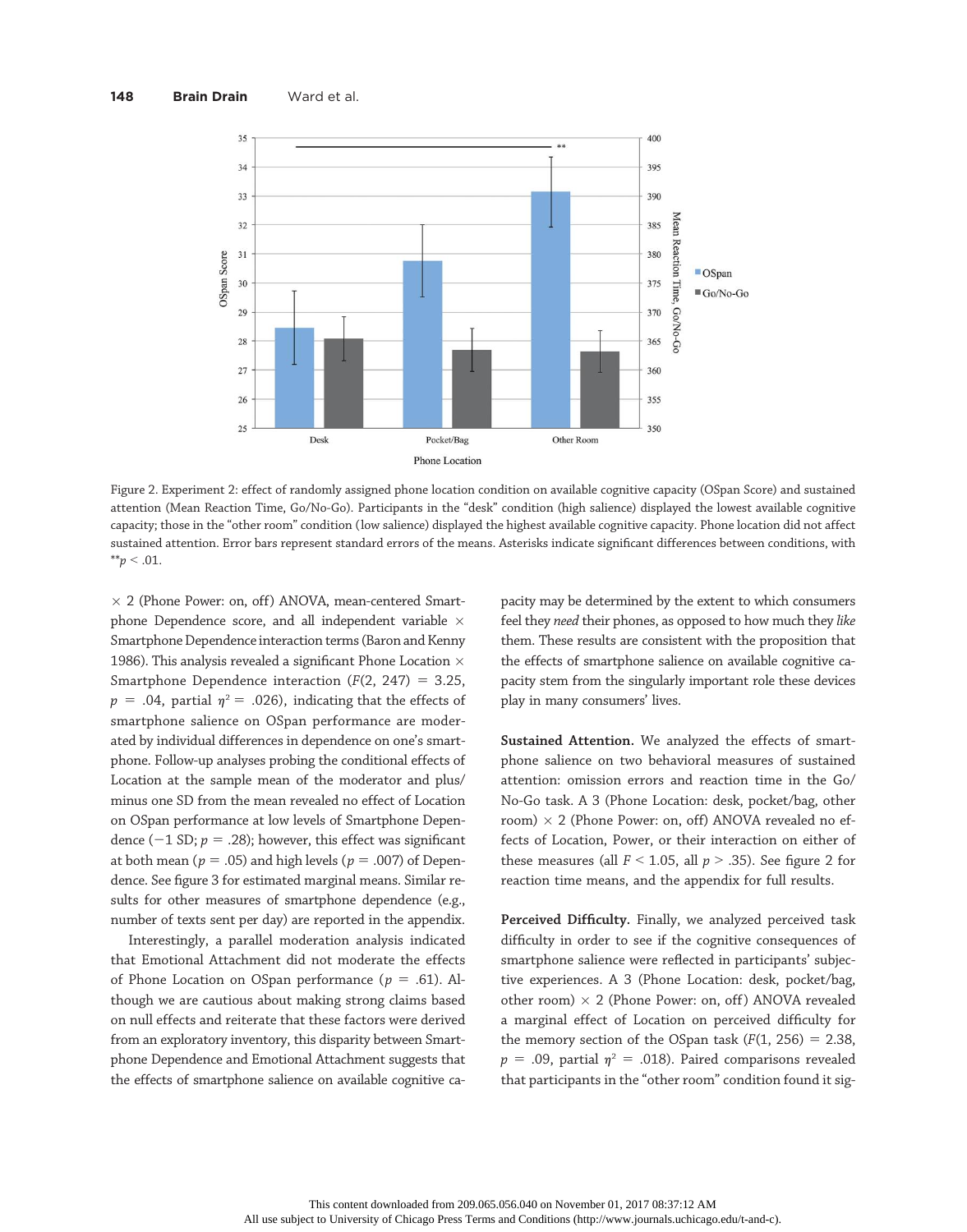

Figure 3. Experiment 2: estimated marginal means representing the effect of phone location on available cognitive capacity (OSpan Score) at low  $(-1 SD)$ , mean, and high  $(+1 SD)$  levels of smartphone dependence. Phone location affects available cognitive capacity at mean and high levels of smartphone dependence, but not at low levels of smartphone dependence. Asterisks indicate significant differences between conditions, with  $\frac{*}{p}$  < .05 and  $\frac{**}{p}$  < .01.

nificantly easier to remember information in this task relative to participants in the "desk" condition ( $M_{\text{diff}} = .49$ ,  $p = .04$ ) and marginally easier relative to those in the "pocket/bag" condition ( $M_{\text{diff}} = .40$ ,  $p = .09$ ). This pattern of results is consistent with participants' actual performance on the OSpan task and suggests that the cognitive benefits of escaping the mere presence of one's phone may be reflected, at least partially, in subjective experience. However, the lay beliefs reported in experiment 1 suggest that even when consumers notice these benefits, they may not attribute them to the presence (or absence) of their phones. There were no differences between conditions on any of the other perceived difficulty or perceived performance measures (all  $F < 1.82$ , all  $p > .16$ ).

Discussion. Consistent with the behavioral and self-report results observed in experiment 1, the results of experiment 2 suggest that the mere presence of consumers' own smartphones may adversely affect cognitive functioning even when consumers are not consciously attending to them. Experiment 2 also provides evidence that these cognitive costs are moderated by individual differences in dependence on these devices. Ironically, the more consumers depend on their smartphones, the more they seem to suffer from their presence—or, more optimistically, the more they may stand to benefit from their absence.

#### GENERAL DISCUSSION

The proliferation of smartphones represents a profound shift in the relationship between consumers and technology. Across human history, the vast majority of innovations have occupied a defined space in consumers' lives; they have been constrained by the functions they perform and the locations they inhabit. Smartphones transcend these limitations. They are consumers' constant companions, offering unprecedented connection to information, entertainment, and each other. They play an integral role in the lives of billions of consumers worldwide and, as a result, have vast potential to influence consumer welfare both for better and for worse.

The present research identifies a potentially costly side effect of the integration of smartphones into daily life: smartphone-induced "brain drain." We provide evidence that the mere presence of consumers' smartphones can adversely affect two measures of cognitive capacity—available working memory capacity and functional fluid intelligence without interrupting sustained attention or increasing the frequency of phone-related thoughts. Consumers who were engaged with ongoing cognitive tasks were able to keep their phones not just out of their hands, but also out of their (conscious) minds; however, the mere presence of these devices left fewer attentional resources available for engaging with the task at hand.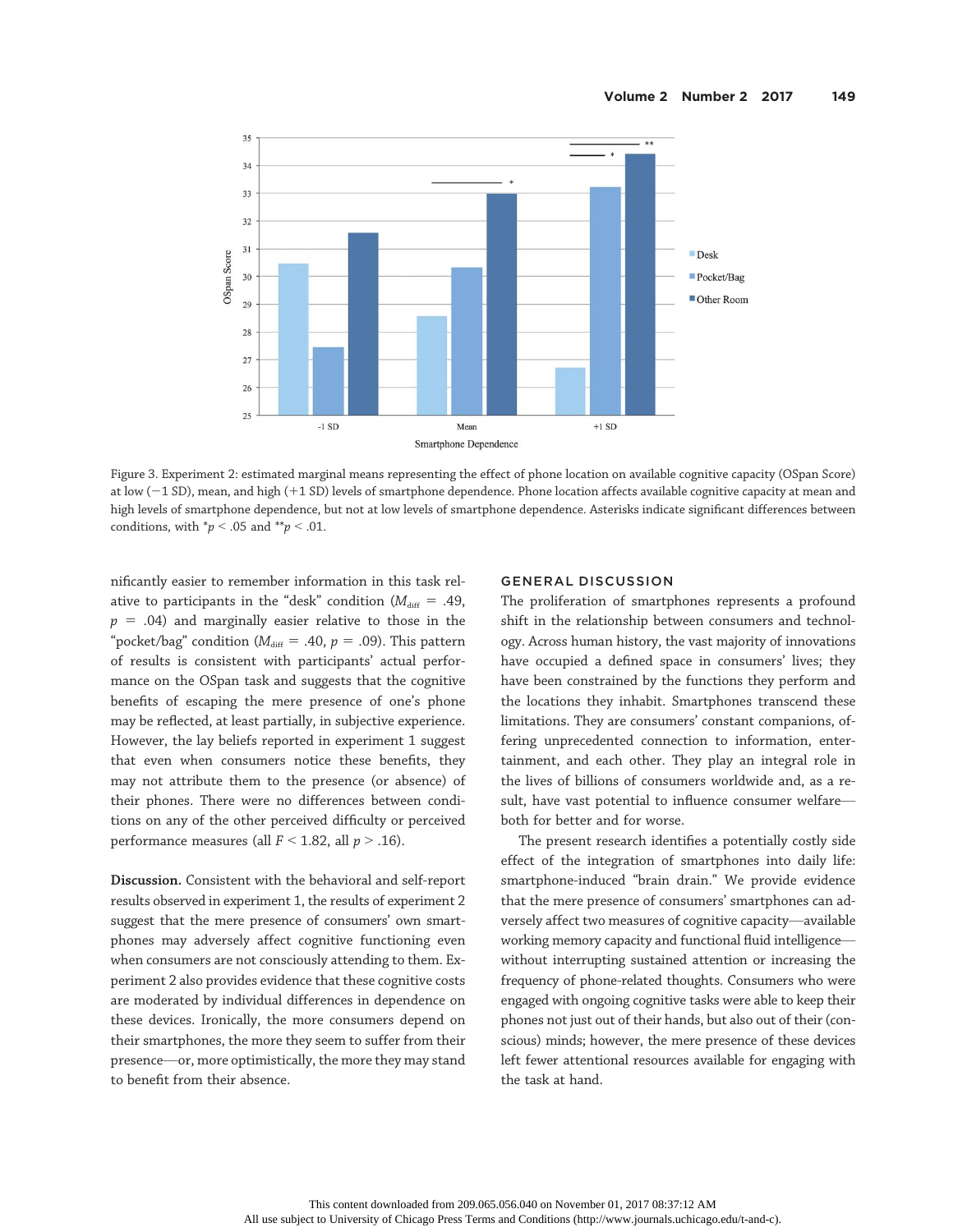Further, we find that the effects of smartphone salience on available cognitive capacity are moderated by individual differences in the personal relevance of these devices (operationalized in terms of smartphone dependence); those who depend most on their devices suffer the most from their salience, and benefit the most from their absence. The role of dependence in determining mere presence effects suggests that similar cognitive costs would not be incurred by the presence of just any product, device, or even phone. We submit that few, if any, stimuli are both so personally relevant and so perpetually present as consumers' own smartphones. However, we leave open the door for our insights to apply more broadly to future connective technologies that may become equally central to consumers' lives as technology continues to advance.

Our research also offers insight into the tactics that might mitigate "brain drain"—as well as those that might not. For example, we find that the effect of smartphone salience on cognitive capacity is robust to both the visibility of the phone's screen (face down in experiment 1, face up in experiment 2) and the phone's power (silent vs. powered off in experiment 2), suggesting that intuitive "fixes" such as placing one's phone face down or turning it off are likely futile. However, our data suggest at least one simple solution: separation. Although this approach may seem at odds with prior research indicating that being separated from one's phone undermines performance by increasing anxiety (Cheever et al. 2014; Clayton et al. 2015), we note that participants in those studies were unexpectedly separated from their phones (Cheever et al. 2014) and forced to hear them ring while being unable to answer (Clayton et al. 2015). In contrast, participants in our experiments expected to be separated from their phones (this was the norm in the lab) and were not confronted with unanswerable notifications or calls while separated. We therefore suggest that defined and protected periods of separation, such as these, may allow consumers to perform better not just by reducing interruptions but also by increasing available cognitive capacity.

Our theoretical framework draws on prior research outlining the role of limited-capacity attentional resources in inhibiting responses to high-priority but task-irrelevant stimuli (Shallice 1972; Bargh 1982; Lavie et al. 2004; Clapp et al. 2009). However, our data are equally consistent with an alternate explanation: that these attentional resources are recruited for purposes of hypervigilance, or monitoring high-priority stimuli in the absence of conscious awareness (e.g., Legrain et al. 2011; Jacob, Jacobs, and Silvanto 2015).

This interpretation is consistent with the common phenomenon of "phantom vibration syndrome," or the feeling that one's phone is vibrating when it actually is not (e.g., Rothberg et al. 2010; Deb 2015). Data suggest that 89% of mobile phone users experience phantom vibrations at least occasionally (Drouin, Kaiser, and Miller 2012), and that this over-responsiveness to innocuous sensations is particularly prevalent in those whose devices are particularly meaningful (e.g., Rothberg et al. 2010). Because the same limited-capacity attentional resources are implicated in both hypervigilance and inhibition, our data cannot distinguish between the two theoretical explanations. In fact, it is plausible that these processes may operate in tandem, as goal-directed attentional control processes both monitor for signals of potentially important information from highpriority stimuli, and (attempt to) prevent these stimuli from interrupting conscious attention until such signals appear.

#### Implications and Future Directions

Consumers' limited cognitive resources shape innumerable aspects of their daily lives, from their approaches to decisions (Bettman et al. 1991) to their enjoyment of experiences (Weber et al. 2009). Our data suggest that the mere presence of consumers' own smartphones may further constrain their already limited cognitive capacity by taxing the attentional resources that reside at the core of both working memory capacity and fluid intelligence. The specific cognitive capacity measures used in our experiments are associated with domain-general capabilities that support fundamental processes such as learning, logical reasoning, abstract thought, problem solving, and creativity (e.g., Cattell 1987; Kane et al. 2004). Because consumers' smartphones are so frequently present, the mere presence effects observed in our experiments have the potential to influence consumer welfare across a wide range of contexts: when consumers work, shop, take classes, watch movies, dine with friends, attend concerts, play games, receive massages, read books, and more (Isikman et al. 2016). Moreover, results from our pilot study (reported prior to experiment 1) indicate that the majority of consumers typically keep their smartphones nearby and in sight, where smartphone salience is particularly high.

Consumer Choice. Prior research indicates that occupying cognitive resources by increasing cognitive load causes consumers to rely less on analytic and deliberative "system 2" processing, and more on intuitive and heuristic-based "sys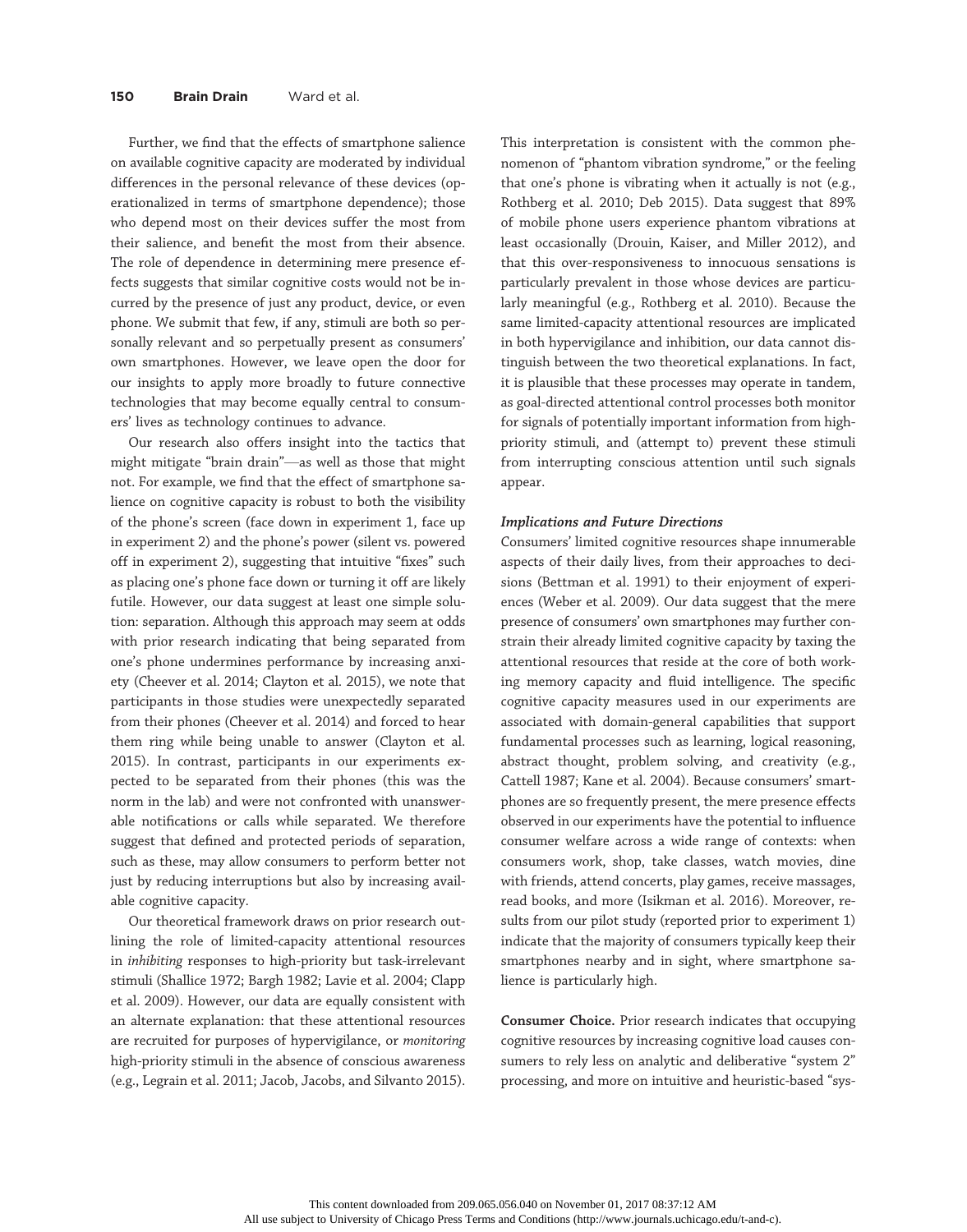tem 1" approaches (Evans 2008). To the extent that both cognitive load and the mere presence of consumers' smartphones reduce available cognitive capacity, we may expect consumers to be more likely to adopt choice strategies associated with system 1 when their smartphones are present but irrelevant to the choice task. Reliance on system 1 processing could, for example, enhance the appeal of affect-rich choice alternatives (Rottenstreich, Sood, and Brenner 2007), amplify the preference for simple (and possibly inferior) solutions (Drolet, Luce, and Simonson 2009), increase consumers' willingness to make attribute trade-offs (Drolet and Luce 2004), and heighten susceptibility to anchoring effects (Deck and Jahedi 2015). Building on these connections, future research could explore whether the presence of smartphones accentuates individuals' preference for options favored by system 1 processing.

Advertising Effectiveness. The availability of cognitive resources also predicts elaboration likelihood (e.g., Petty and Cacioppo 1986) and susceptibility to deceptive advertising (Xie and Boush 2011). Consistent with a potential shift toward reliance on system 1 processing, consumers who view advertising messages in the presence of their smartphones may be less likely to elaborate on advertising messages and more likely to be influenced by heuristics such as likability of the communicator (e.g., Chaiken 1980). Note that the proposed theoretical framework suggests that this may not be the case for advertising delivered via smartphone, because the cognitive costs associated with mere presence should be incurred when consumers' phones are present but not in use.

Education. Younger adults—92% of whom are smartphone owners—rely heavily on smartphones (Pew Research Center 2016). Given that many of them are in school, the potential detrimental effects of smartphones on their cognitive functioning may have an outsized effect on long-term welfare. As educational institutions increasingly embrace "connected classrooms" (e.g., Petrina 2007), the presence of students' mobile devices in educational environments may undermine both learning and test performance—particularly when these devices are present but not in use. Future research could focus on how children, adolescents, and young adults are affected by the mere presence of personally relevant technologies in the classroom.

Intentional Disconnection. Although we have primarily focused on the cognitive costs associated with the presence of

smartphones, our research is equally relevant to the potential implications of their absence. Discussions of "disconnection" in popular culture reflect increasing consumer interest in intentionally reducing—or at least controlling—the extent to which they interact with their devices (e.g., Perlow 2012; Harmon and Mazmanian 2013). Some consumers are replacing their smartphones with feature phones (i.e., phones lacking the advanced functionality of smartphones; Thomas 2016), others are supplementing their smartphones with stripped-down devices that offer"a short break from connectedness" (http://www.thelightphone.com/), and still others are turning to apps that track, filter, and limit smartphone usage (e.g., https://inthemoment.io/). Our research suggests that these measures may be doubly beneficial for the digitally weary; by redefining the relevance of their devices, these consumers may both reduce digital distraction and increase available cognitive capacity. More broadly, our research contributes to the growing discussion among consumers and marketers alike about the influence of technology on consumers—and consumers on technology—in an increasingly connected world.

One's smartphone is more than just a phone, a camera, or a collection of apps. It is the one thing that connects everything—the hub of the connected world. The presence of one's smartphone enables on-demand access to information, entertainment, social stimulation, and more. However, our research suggests that these benefits—and the dependence they engender—may come at a cognitive cost.

#### **REFERENCES**

- Andrews, Sally, David A. Ellis, Heather Shaw, and Lukasz Piwek (2015), "Beyond Self-Report: Tools to Compare Estimated and Real-World Smart-phone Use," [PLoS One](http://www.journals.uchicago.edu/action/showLinks?crossref=10.1371%2Fjournal.pone.0139004), 10 (10), 1-9.
- Baddeley, Alan D. (2003), "Working Memory: Looking Back and Looking Forward," [Nature Reviews Neuroscience](http://www.journals.uchicago.edu/action/showLinks?crossref=10.1038%2Fnrn1201), 4 (10), 829-39.
- Baddeley, Alan D., and Graham Hitch (1974), "Working Memory," [Psychol](http://www.journals.uchicago.edu/action/showLinks?crossref=10.1016%2FS0079-7421%2808%2960452-1)[ogy of Learning and Motivation](http://www.journals.uchicago.edu/action/showLinks?crossref=10.1016%2FS0079-7421%2808%2960452-1), 8, 47-89.
- Bargh, John A. (1982), "Attention and Automaticity in the Processing of Self-Relevant Information," [Journal of Personality and Social Psychology](http://www.journals.uchicago.edu/action/showLinks?crossref=10.1037%2F0022-3514.43.3.425), 43 (3), 425–36.
- Baron, Reuben M., and David A. Kenny (1986), "The Moderator–Mediator Variable Distinction in Social Psychological Research: Conceptual, Stra-tegic, and Statistical Considerations," [Journal of Personality and Social](http://www.journals.uchicago.edu/action/showLinks?crossref=10.1037%2F0022-3514.51.6.1173) [Psychology](http://www.journals.uchicago.edu/action/showLinks?crossref=10.1037%2F0022-3514.51.6.1173), 51 (6), 1173–82.
- Benjamin, Daniel, Sebastian Brown, and Jesse Shapiro (2013), "Who Is'Be-havioral'? Cognitive Ability and Anomalous Preferences," [Journal of the](http://www.journals.uchicago.edu/action/showLinks?crossref=10.1111%2Fjeea.12055) [European Economic Association](http://www.journals.uchicago.edu/action/showLinks?crossref=10.1111%2Fjeea.12055), 11 (6), 1231-55.
- Bettman, James R. (1979), An Information Processing Theory of Consumer Choice, Reading, MA: Addison-Wesley.
- Bettman, James R., Eric J. Johnson, and John W. Payne (1991), "Consumer Decision Making," in Handbook of Consumer Behavior, ed. Thomas S. Robertson and Harold H. Kassarjian, Englewood Cliffs, NJ: Prentice Hall.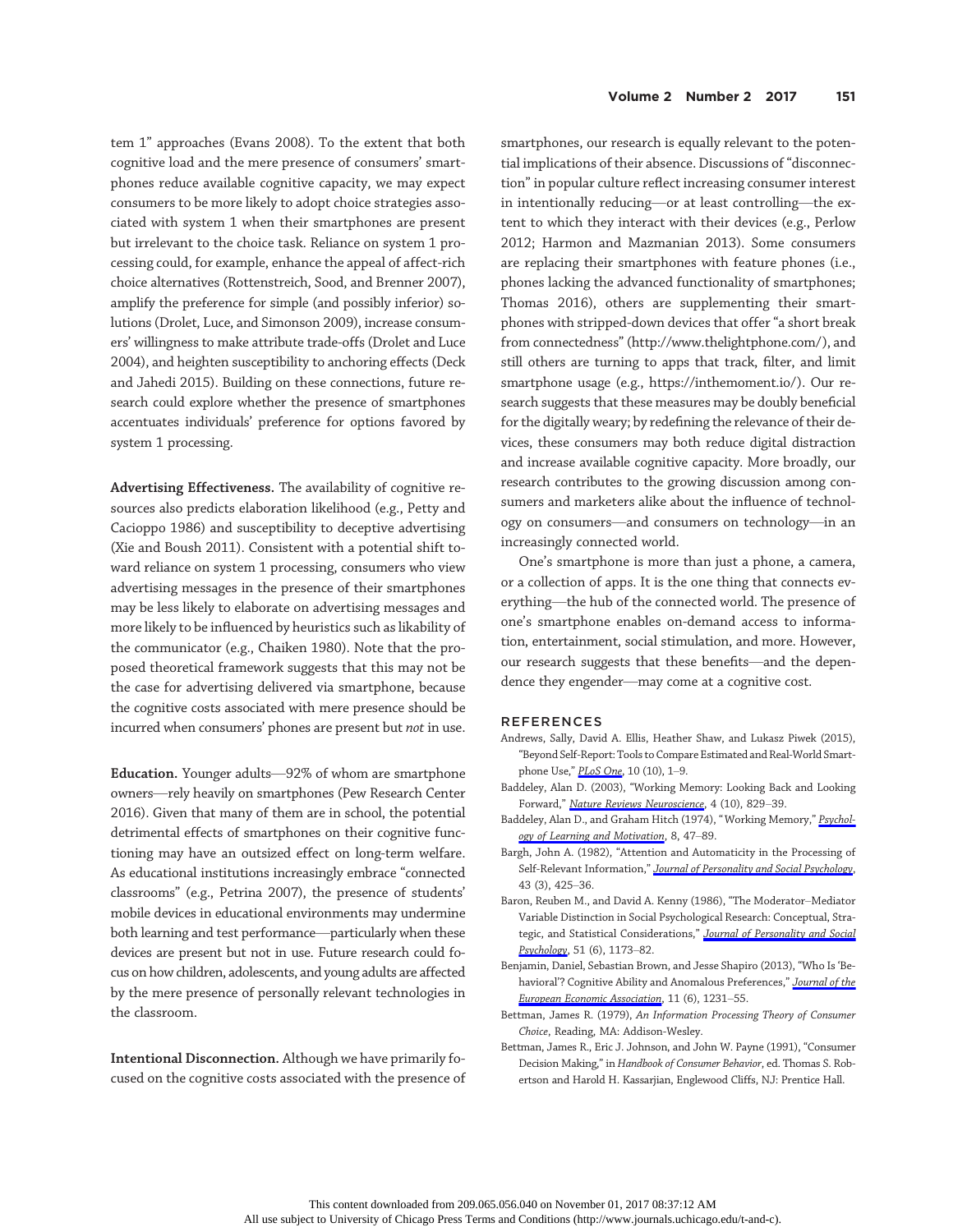- Bezdjian, Serena, Laura A. Baker, Dora Isabel Lozano, and Adrian Raine (2009), "Assessing Inattention and Impulsivity in Children during the Go/NoGo Task," [British Journal of Developmental Psychology](http://www.journals.uchicago.edu/action/showLinks?crossref=10.1348%2F026151008X314919), 27 (2), 365–83.
- Bizer, George Y., and Robert M. Schindler (2005), "Direct Evidence of Ending-Digit Drop-off in Price Information Processing," [Psychology](http://www.journals.uchicago.edu/action/showLinks?crossref=10.1002%2Fmar.20084) [and Marketing](http://www.journals.uchicago.edu/action/showLinks?crossref=10.1002%2Fmar.20084), 22 (10), 771-83.
- Bowman, Laura L., Laura E. Levine, Bradley M. Waite, and Michael Gendron (2010), "Can Students Really Multitask? An Experimental Study of In-stant Messaging while Reading," [Computers and Education](http://www.journals.uchicago.edu/action/showLinks?crossref=10.1016%2Fj.compedu.2009.09.024), 54 (4), 927-31.
- Caird, Jeff K., Chelsea R. Willness, Piers Steel, and Chip Scialfa (2008), "A Meta-Analysis of the Effects of Cell Phones on Driver Performance," [Accident Analysis and Prevention](http://www.journals.uchicago.edu/action/showLinks?crossref=10.1016%2Fj.aap.2008.01.009), 40 (4), 1282-93.
- Cattell, Raymond B. (1987), Intelligence: Its Structure, Growth and Action, New York: Elsevier.
- Chaiken, Shelly (1980), "Heuristic versus Systematic Information Process-ing and the Use of Source versus Message Cues in Persuasion," [Journal](http://www.journals.uchicago.edu/action/showLinks?crossref=10.1037%2F0022-3514.39.5.752) [of Personality and Social Psychology](http://www.journals.uchicago.edu/action/showLinks?crossref=10.1037%2F0022-3514.39.5.752), 39 (5), 752-66.
- Cheever, Nancy A., Larry D. Rosen, L. Mark Carrier, and Amber Chavez (2014), "Out of Sight Is Not Out of Mind: The Impact of Restricting Wireless Mobile Device Use on Anxiety Levels among Low, Moderate and High Users," [Computers in Human Behavior](http://www.journals.uchicago.edu/action/showLinks?crossref=10.1016%2Fj.chb.2014.05.002), 37 (August), 290-97.
- Clapp, Wesley C., and Adam Gazzaley (2012), "Distinct Mechanisms for the Impact of Distraction and Interruption on Working Memory in Aging," [Neurobiology of Aging](http://www.journals.uchicago.edu/action/showLinks?crossref=10.1016%2Fj.neurobiolaging.2010.01.012), 33 (1), 134-48.
- Clapp, Wesley C., Michael T. Rubens, and Adam Gazzaley (2009), "Mech-anisms of Working Memory Disruption by External Interference," [Ce](http://www.journals.uchicago.edu/action/showLinks?crossref=10.1093%2Fcercor%2Fbhp150)[rebral Cortex](http://www.journals.uchicago.edu/action/showLinks?crossref=10.1093%2Fcercor%2Fbhp150), 20 (4), 859-72.
- Clayton, Russell B., Glenn Leshner, and Anthony Almond (2015), "The Extended iSelf: The Impact of iPhone Separation on Cognition, Emotion, and Physiology," [Journal of Computer-Mediated Communication](http://www.journals.uchicago.edu/action/showLinks?crossref=10.1111%2Fjcc4.12109), 20 (2), 119–35.
- Corbetta, Maurizio, and Gordon L. Shulman (2002), "Control of Goal-Directed and Stimulus-Driven Attention in the Brain," [Nature Reviews](http://www.journals.uchicago.edu/action/showLinks?crossref=10.1038%2Fnrn755) [Neuroscience](http://www.journals.uchicago.edu/action/showLinks?crossref=10.1038%2Fnrn755), 3 (3), 201-15.
- Costello, Anna B., and Jason W. Osborne (2005), "Best Practices in Exploratory Factor Analysis: Four Recommendations for Getting the Most from Your Analysis," Practical Assessment, Research, and Evaluation, 10 (7), 1–9.
- Craik, Fergus I. M., and Robert S. Lockhart (1972), "Levels of Processing: A Framework for Memory Research," [Journal of Verbal Learning and Ver](http://www.journals.uchicago.edu/action/showLinks?crossref=10.1016%2FS0022-5371%2872%2980001-X)[bal Behavior](http://www.journals.uchicago.edu/action/showLinks?crossref=10.1016%2FS0022-5371%2872%2980001-X), 11 (6), 671-84.
- Deb, Amrita (2015), "Phantom Vibration and Phantom Ringing among Mobile Phone Users: A Systematic Review of Literature," [Asia-Paci](http://www.journals.uchicago.edu/action/showLinks?crossref=10.1111%2Fappy.12164)fic [Psychiatry](http://www.journals.uchicago.edu/action/showLinks?crossref=10.1111%2Fappy.12164), 7 (3), 231-39.
- Deck, Cary, and Salar Jahedi (2015), "The Effect of Cognitive Load on Eco-nomics Decision Making: A Survey and New Experiments," [European](http://www.journals.uchicago.edu/action/showLinks?crossref=10.1016%2Fj.euroecorev.2015.05.004) [Economic Review](http://www.journals.uchicago.edu/action/showLinks?crossref=10.1016%2Fj.euroecorev.2015.05.004), 78 (C), 97–119.
- Deutsche Telekom AG (2012), "Smart Payments—How the Cell Phone Becomes a Wallet," research report, http://www.studie-life.de/en/life -reports/smart-payments/.
- Drolet, Aimee, and Mary Frances Luce (2004), "The Rationalizing Effects of Cognitive Load on Emotion-Based Trade-off Avoidance," [Journal of](http://www.journals.uchicago.edu/action/showLinks?crossref=10.1086%2F383424) [Consumer Research](http://www.journals.uchicago.edu/action/showLinks?crossref=10.1086%2F383424), 31 (1), 63-77.
- Drolet, Aimee, Mary Frances Luce, and Itamar Simonson (2009), "When Does Choice Reveal Preference? Moderators of Heuristic versus Goal-Based Choice," [Journal of Consumer Research](http://www.journals.uchicago.edu/action/showLinks?crossref=10.1086%2F596305), 36 (1), 137-47.
- Drouin, Michelle, Daren H. Kaiser, and Daniel A. Miller (2012), "Phantom Vibrations among Undergraduates: Prevalence and Associated Psycho-logical Characteristics," [Computers in Human Behavior](http://www.journals.uchicago.edu/action/showLinks?crossref=10.1016%2Fj.chb.2012.03.013), 28 (4), 1490-96.
- dscout (2016), "Mobile Touches: dscout's Inaugural Study on Humans and Their Tech," research report, https://blog.dscout.com/hubfs/downloads /dscout\_mobile\_touches\_study\_2016.pdf.
- End, Christian M., Shaye Worthman, Mary Bridget Mathews, and Katharina Wetterau (2009), "Costly Cell Phones: The Impact of Cell Phone Rings on Academic Performance," [Teaching of Psychology](http://www.journals.uchicago.edu/action/showLinks?crossref=10.1080%2F00986280903425912), 37 (1), 55-57.
- Engle, Randall W. (2002), "Working Memory Capacity as Executive Atten-tion," [Current Directions in Psychological Science](http://www.journals.uchicago.edu/action/showLinks?crossref=10.1111%2F1467-8721.00160), 11 (1), 19-23.
- Engle, Randall W., Judy Cantor, and Julie J. Carullo (1992), "Individual Differences in Working Memory and Comprehension: A Test of Four Hy-potheses," [Journal of Experimental Psychology: Learning, Memory, and](http://www.journals.uchicago.edu/action/showLinks?crossref=10.1037%2F0278-7393.18.5.972) [Cognition](http://www.journals.uchicago.edu/action/showLinks?crossref=10.1037%2F0278-7393.18.5.972), 18 (5), 972-92.
- Engle, Randall W., Stephen W. Tuholski, James E. Laughlin, and Andrew R. A. Conway (1999), "Working Memory, Short-Term Memory, and Gen-eral Fluid Intelligence: A Latent-Variable Approach," [Journal of Exper](http://www.journals.uchicago.edu/action/showLinks?crossref=10.1037%2F0096-3445.128.3.309)[imental Psychology: General](http://www.journals.uchicago.edu/action/showLinks?crossref=10.1037%2F0096-3445.128.3.309), 128 (3), 309-31.
- Evans, Jonathan St. B. T. (2008), "Dual-Processing Accounts of Reasoning, Judgment, and Social Cognition," [Annual Review of Psychology](http://www.journals.uchicago.edu/action/showLinks?crossref=10.1146%2Fannurev.psych.59.103006.093629), 59, 255-78.
- Fecteau, Jillian H., and Douglas P. Munoz (2006), "Salience, Relevance, and Firing: A Priority Map for Target Selection," [Trends in Cognitive Sci](http://www.journals.uchicago.edu/action/showLinks?crossref=10.1016%2Fj.tics.2006.06.011)[ences](http://www.journals.uchicago.edu/action/showLinks?crossref=10.1016%2Fj.tics.2006.06.011), 10 (8), 382-90.
- Fox, Annie Beth, Jonathan Rosen, and Mary Crawford (2009), "Distractions, Distractions: Does Instant Messaging Affect College Students' Perfor-mance on a Concurrent Reading Comprehension Task?" [CyberPsychology](http://www.journals.uchicago.edu/action/showLinks?crossref=10.1089%2Fcpb.2008.0107) [and Behavior](http://www.journals.uchicago.edu/action/showLinks?crossref=10.1089%2Fcpb.2008.0107), 12 (1), 51-53.
- Froese, Arnold D., Christina N. Carpenter, Denyse A. Inman, Jessica R. Schooley, Rebecca B. Barnes, Paul W. Brecht, and Jasmin D. Chacon (2012), "Effects of Classroom Cell Phone Use on Expected and Actual Learning," College Student Journal, 46 (2), 323–32.
- Geller, Valerie, and Phillip Shaver (1976), "Cognitive Consequences of Self-Awareness," [Journal of Experimental Social Psychology](http://www.journals.uchicago.edu/action/showLinks?crossref=10.1016%2F0022-1031%2876%2990089-5), 12 (1), 99-108.
- Halford, Graeme S., Nelson Cowan, and Glenda Andrews (2007), "Separat-ing Cognitive Capacity from Knowledge: A New Hypothesis," [Trends in](http://www.journals.uchicago.edu/action/showLinks?crossref=10.1016%2Fj.tics.2007.04.001) [Cognitive Sciences](http://www.journals.uchicago.edu/action/showLinks?crossref=10.1016%2Fj.tics.2007.04.001), 11 (6), 236-42.
- Harmon, Ellie, and Melissa Mazmanian (2013), "Stories of the Smartphone in Everyday Discourse: Conflict, Tension and Instability," in Proceedings of the SIGCHI Conference on Human Factors in Computing Systems, New York: ACM.
- Hofmann, Wilhelm, Fritz Strack, and Roland Deutsch (2008), "Free to Buy? Explaining Self-Control and Impulse in Consumer Behavior," [Journal of Consumer Psychology](http://www.journals.uchicago.edu/action/showLinks?crossref=10.1016%2Fj.jcps.2007.10.005), 18 (1), 22-26.
- Horn, John L. (1972), "State, Trait and Change Dimensions of Intelli-gence," [British Journal of Educational Psychology](http://www.journals.uchicago.edu/action/showLinks?crossref=10.1111%2Fj.2044-8279.1972.tb00709.x), 42 (2), 159-85.
- Ilkowska, Malgorzata, and Randall W. Engle (2010), "Trait and State Differences in Working Memory Capacity,"in Handbook of Individual Differences in Cognition: Attention, Memory, and Executive Control, ed. Aleksandra Gruszka, Gerald Matthews, and Błazej Szymura, New York: Springer.
- Isikman, Elif, Deborah J. MacInnis, Gülden Ülkümen, and Lisa A. Cavanaugh (2016), "The Effects of Curiosity-Evoking Events on Activity Enjoyment," [Journal of Experimental Psychology: Applied](http://www.journals.uchicago.edu/action/showLinks?crossref=10.1037%2Fxap0000089), 22 (3), 319-30.
- Jacob, Jane, Christianne Jacobs, and Juha Silvanto (2015), "Attention, Working Memory, and Phenomenal Experience of WM Content: Memory Levels Determined by Different Types of Top-Down Modulation," [Frontiers in Psychology](http://www.journals.uchicago.edu/action/showLinks?crossref=10.3389%2Ffpsyg.2015.01603), 6, 1603.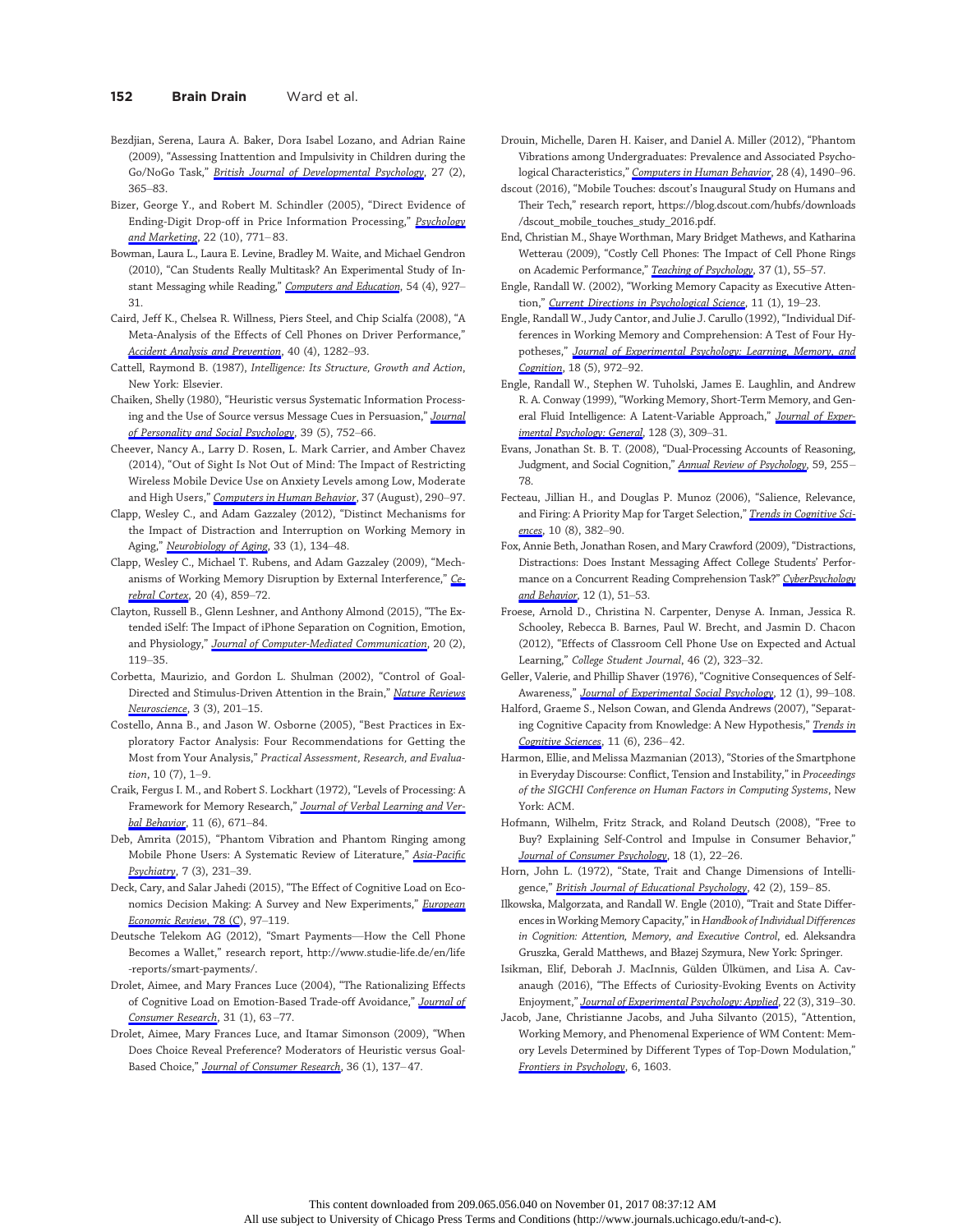- Jaeggi, Susanne M., Martin Buschkuehl, John Jonides, and Walter J. Perrig (2008), "Improving Fluid Intelligence with Training on Working Mem-ory," [Proceedings of the National Academy of Sciences](http://www.journals.uchicago.edu/action/showLinks?crossref=10.1073%2Fpnas.0801268105), 105 (19), 6829-33.
- Johnston, William A., and Veronica J. Dark (1986), "Selective Attention," [Annual Review of Psychology](http://www.journals.uchicago.edu/action/showLinks?crossref=10.1146%2Fannurev.ps.37.020186.000355), 37 (1), 43-75.
- Kahneman, Daniel (1973), Attention and Effort, Englewood Cliffs, NJ: Prentice-Hall.
- Kane, Michael J., David Z. Hambrick, Stephen W. Tuholski, Oliver Wilhelm, Tabitha W. Payne, and Randall W. Engle (2004), "The Generality of Working Memory Capacity: A Latent-Variable Approach to Verbal and Visuospatial Memory Span and Reasoning," [Journal of Experimen](http://www.journals.uchicago.edu/action/showLinks?crossref=10.1037%2F0096-3445.133.2.189)[tal Psychology: General](http://www.journals.uchicago.edu/action/showLinks?crossref=10.1037%2F0096-3445.133.2.189), 133 (2), 189-217.
- Kernan, Jerry B. (1979), "Presidential Address: Consumer Research and the Public Purpose," in Advances in Consumer Research, ed. William L. Wilkie, Ann Arbor, MI: Association for Consumer Research.
- Lane, David M. (1982), "Limited Capacity, Attention Allocation, and Productivity," in Human Performance and Productivity: Information Processing Approaches, ed. W. C. Howell and E. A. Fleishman, Hillsdale, NJ: Erlbaum.
- Lavie, Nilli, Aleksandra Hirst, Jan W. de Fockert, and Essi Viding (2004), "Load Theory of Selective Attention and Cognitive Control," [Journal of](http://www.journals.uchicago.edu/action/showLinks?crossref=10.1037%2F0096-3445.133.3.339) [Experimental Psychology: General](http://www.journals.uchicago.edu/action/showLinks?crossref=10.1037%2F0096-3445.133.3.339), 133 (3), 339-54.
- Lee, Stephanie (2016), "Quantifying the Benefits of Smartphone Adoption: Digital Device Substitution and Digital Consumption Expansion," Working Paper, Stanford University.
- Legrain, Valéry, Gian Domenicao Iannetti, Léon Plaghki, and André Mouraux (2011), "The Pain Matrix Reloaded: A Salience Detection Sys-tem for the Body," [Progress in Neurobiology](http://www.journals.uchicago.edu/action/showLinks?crossref=10.1016%2Fj.pneurobio.2010.10.005), 93 (1), 111-24.
- Lynch, John G., and Thomas K. Srull (1982), "Memory and Attentional Factors in Consumer Choice: Concepts and Research Methods," [Jour](http://www.journals.uchicago.edu/action/showLinks?crossref=10.1086%2F208893)[nal of Consumer Research](http://www.journals.uchicago.edu/action/showLinks?crossref=10.1086%2F208893), 9 (1), 18-37.
- Mani, Anandi, Sendhil Mullainathan, Eldar Shafir, and Jiaying Zhao (2013), "Poverty Impedes Cognitive Function," [Science](http://www.journals.uchicago.edu/action/showLinks?crossref=10.1126%2Fscience.1238041), 341 (6149), 976–80.
- Mick, David G. (2006), "Meaning and Mattering through Transformative Consumer Research," in Advances in Consumer Research, ed. C. Pechmann and L. L. Price, Provo, UT: Association for Consumer Research.
- Miyake, Akira, and Priti Shah (1999), [Models of Working Memory: Mecha](http://www.journals.uchicago.edu/action/showLinks?crossref=10.1017%2FCBO9781139174909)[nisms of Active Maintenance and Executive Control](http://www.journals.uchicago.edu/action/showLinks?crossref=10.1017%2FCBO9781139174909), Cambridge: Cambridge University Press.
- Moray, Neville (1959), "Attention in Dichotic Listening: Affective Cues and the Influence of Instructions," *[Quarterly Journal of Experimental](http://www.journals.uchicago.edu/action/showLinks?crossref=10.1080%2F17470215908416289)* [Psychology](http://www.journals.uchicago.edu/action/showLinks?crossref=10.1080%2F17470215908416289), 11 (1), 56-60.
- Moskowitz, Gordon B. (2002), "Preconscious Effects of Temporary Goals on Attention," [Journal of Experimental Social Psychology](http://www.journals.uchicago.edu/action/showLinks?crossref=10.1016%2FS0022-1031%2802%2900001-X), 38 (4), 397-404.
- Newell, Allen, and Herbert A. Simon (1972), Human Problem Solving, Englewood, NJ: Prentice-Hall.
- Oulasvirta, Antti, Tye Rattenbury, Lingyi Ma, and Eeva Raita (2011), "Habits Make Smartphone Use More Pervasive," [Personal and Ubiqui](http://www.journals.uchicago.edu/action/showLinks?crossref=10.1007%2Fs00779-011-0412-2)[tous Computing](http://www.journals.uchicago.edu/action/showLinks?crossref=10.1007%2Fs00779-011-0412-2), 16 (1), 105–14.
- Perlow, Leslie A. (2012), Sleeping with Your Smartphone: How to Break the 24/7 Habit and Change the Way You Work, Boston: Harvard Business Review Press.
- Petrina, Stephen (2007), *[Advanced Teaching Methods for the Technology](http://www.journals.uchicago.edu/action/showLinks?crossref=10.4018%2F978-1-59904-337-1)* [Classroom](http://www.journals.uchicago.edu/action/showLinks?crossref=10.4018%2F978-1-59904-337-1), Hershey, PA: Information Science Publishing.
- Petty, Richard E., and John T. Cacioppo (1986), Communication and Persuasion: Central and Peripheral Routes to Attitude Change, New York: Springer-Verlag.
- Pew Research Center (2015), "U.S. Smartphone Use in 2015," Report, Pew Research Center, Washington, DC.
- (2016), "Smartphone Ownership and Internet Usage Continues to Climb in Emerging Economies," Report, Pew Research Center, Washington, DC.
- (2017), "Mobile Fact Sheet, January 12, 2017," Report, Pew Research Center, Washington, DC.
- Radwanick, Sarah (2012), "Five Years Later: A Look Back at the Rise of the iPhone," comScore, June 29.
- Raven, John, John C. Raven, and John Hugh Court (1998), Manual for Raven's Progressive Matrices and Vocabulary Scales, San Antonio, TX: Harcourt Assessment.
- Recarte, Miguel A., and Luis M. Nunes (2003), "Mental Workload while Driving: Effects on Visual Search, Discrimination, and Decision Mak-ing," [Journal of Experimental Psychology: Applied](http://www.journals.uchicago.edu/action/showLinks?crossref=10.1037%2F1076-898X.9.2.119), 9 (2), 119-37.
- Rothberg, Michael B., Ashish Arora, Jodie Hermann, Reva Kleppel, Peter St. Marie, and Paul Visintainer (2010), "Phantom Vibration Syndrome among Medical Staff: A Cross Sectional Survey," British Medical Journal, doi:10.1136/bmj.c6914.
- Rottenstreich, Yuval, Sanjay Sood, and Lyle Brenner (2007), "Feeling and Thinking in Memory-Based versus Stimulus-Based Choices," [Journal of](http://www.journals.uchicago.edu/action/showLinks?crossref=10.1086%2F510219) [Consumer Research](http://www.journals.uchicago.edu/action/showLinks?crossref=10.1086%2F510219), 33 (4), 461-69.
- Roye, Anja, Thomas Jacobsen, and Erich Schröger (2007), "Personal Significance Is Encoded Automatically by the Human Brain: An Event-Related Potential Study with Ringtones," [European Journal of Neurosci](http://www.journals.uchicago.edu/action/showLinks?crossref=10.1111%2Fj.1460-9568.2007.05685.x)[ence](http://www.journals.uchicago.edu/action/showLinks?crossref=10.1111%2Fj.1460-9568.2007.05685.x), 26 (3), 784–90.
- Sciandra, Michael, and Jeffrey Inman (2016), "Digital Distraction: Consumer Mobile Device Use and Decision Making," https://papers.ssrn .com/sol3/papers2.cfm?abstract\_id=2439202.
- Shallice, Tim (1972), "Dual Functions of Consciousness," [Psychological Re](http://www.journals.uchicago.edu/action/showLinks?crossref=10.1037%2Fh0033135)[view](http://www.journals.uchicago.edu/action/showLinks?crossref=10.1037%2Fh0033135), 79 (5), 383–93.
- Shiffrin, Richard M., and Walter Schneider (1977), "Controlled and Automatic Human Information Processing: II. Perceptual Learning, Auto-matic Attending and a General Theory," [Psychological Review](http://www.journals.uchicago.edu/action/showLinks?crossref=10.1037%2F0033-295X.84.2.127), 84 (2), 127–90.
- Soto, David, Dietmar Heinke, Glyn W. Humphreys, and Manuel J. Blanco (2005), "Early, Involuntary Top-Down Guidance of Attention from Working Memory," [Journal of Experimental Psychology: Human Percep](http://www.journals.uchicago.edu/action/showLinks?crossref=10.1037%2F0096-1523.31.2.248)[tion and Performance](http://www.journals.uchicago.edu/action/showLinks?crossref=10.1037%2F0096-1523.31.2.248), 31 (2), 248-61.
- Stothart, Cary, Ainsley Mitchum, and Courtney Yehnert (2015), "The At-tentional Cost of Receiving a Cell Phone Notification," [Journal of Exper](http://www.journals.uchicago.edu/action/showLinks?crossref=10.1037%2Fxhp0000100)[imental Psychology: Human Perception and Performance](http://www.journals.uchicago.edu/action/showLinks?crossref=10.1037%2Fxhp0000100), 41 (4), 893-97.
- Strayer, David L., and William A. Johnston (2001), "Driven to Distraction: Dual-Task Studies of Simulated Driving and Conversing on a Cellular Telephone," [Psychological Science](http://www.journals.uchicago.edu/action/showLinks?crossref=10.1111%2F1467-9280.00386), 12 (6), 462-66.
- Sullivan, Andrew (2016), "I Used to Be a Human Being," New York Magazine, September.
- Thomas, Daniel (2016), "Digitally Weary Users Switch to 'Dumb' Phones," Financial Times, February 21.
- Thompson-Booth, Chloe, Essi Viding, Linda C. Mayes, Helena J. V. Rutherford, Sara Hodsoll, and Eamon J. McCrory (2014), "Here's Looking at You, Kid: Attention to Infant Emotional Faces in Mothers and Non-mothers," [Developmental Science](http://www.journals.uchicago.edu/action/showLinks?crossref=10.1111%2Fdesc.12090), 17 (1), 35-46.
- Thornton, Bill, Alyson Faires, Maija Robbins, and Eric Rollins (2014), "The Mere Presence of a Cell Phone May Be Distracting: Implications for At-tention and Task Performance," [Social Psychology](http://www.journals.uchicago.edu/action/showLinks?crossref=10.1027%2F1864-9335%2Fa000216), 45 (6), 479-88.
- Turkle, Sherry (2011), Alone Together: Why We Expect More from Technology and Less from Ourselves, New York: Simon & Schuster.